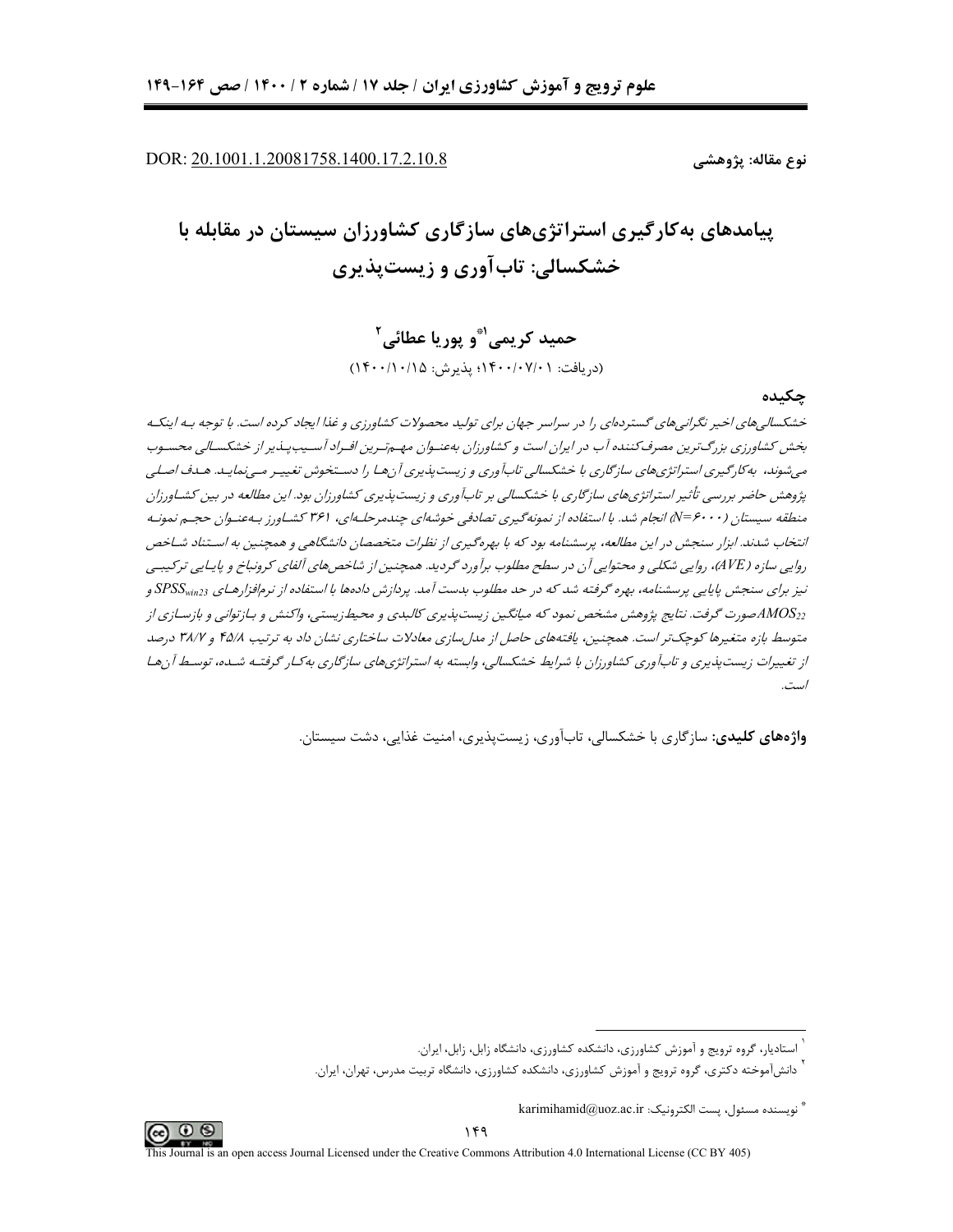وقدوا

درحالی که اقلیم در حال تغییر است و ناهنجاریهای مرتبط با آن بیشتر میشود، کشاورزی و معیشـت خانوارهـای کشـاورزان، بهویژه در کشورهای درحالتوسعه، بهطور فزایندهای در معرض تهدید هستند (Dube *et al.,* 2016). در آینده، تلفـات ناشــی از تغییرات آب و هوایی در تولید مواد غذایی منجر به افزایش قیمت مواد غذایی خواهد شد و درنهایت فقرا از دست دادن رفـاه و درآمد بیشتری را تجربه خواهند کرد (Calzadilla et al., 2013). خشکسالی، در میان تمام مخاطرات طبیعی، مهمترین شـوک مرتبط با اقليم در سراسر جهان است (Messmer et al., 2021; Javadinejad et al., 2021). اين مسئله تهديـدي جـدي بـراي فعالیتهای کشاورزی است و پیامدهای عمدهای برای معیشت روستایی و امنیت غذایی دارد، بهویژه برای ایران که بهشدت بـه کشاورزی خردهمالکی متکی است (فتوح آبادی و زمانی، ۱۳۹۷). اثـرات خشکسـالی از نظـر ماهیـت متنـوع اسـت و مـی;توانـد بهطور کلی پیامدهای اقتصادی، زیستمحیطی و اجتماعی و حتی متابولیکی و مورفولوژیکی در گیاهان داشته باشـد ( Udmale et al., 2014; Anik et al., 2021). خشكسالي باعث ايجاد تنشهاى غير زيستي مي شود كه با ساير تنشهاى اقليمـي متفـاوت است (Nakashima *et al.*, 2014). فرآيند متابوليكي و مورفولوژيكي گياهان در تمام مراحل چرخـه زنـدگي آنهـا تحـت تـأثير خشکسالی قرار میگیرد، درحالیکه برخی از مراحل رشد نسـبت بـه تـنش آبـی حسـاستـر هسـتند (Alagappan, 2020). در نهايت، عملكرد، اجزاي عملكرد و صفات كيفي تحت تأثير قـرار مـي5يرنـد ( Kilic & Yaˇgbasanlar, 2010; Mfitumukiza et al., 2020). سالهای متوالی تنش آبی، گونههای بومی و عملکرد اکوسیستم را در مناطق خشک و نیمـهخشـک تهدیـد کـرده است (Glassic & Gaeta, 2019). معیشت فقرا، بهویژه آنهایی که به کشاورزی وابسته هسـتند، آسـیبپـذیرتر مـیشـود و در Lindley, ) و آواره شدید، ممکن است کشاورزی را ترک کننـد (Keshavarz et al., 2017; Patnaik et al., 2019) و آواره شـوند ( 2014). علاوه بر این، تنش۱عی گرمایی و آبی ناشی از خشکسالی پیامدهای منفی بر سلامتی (بهویـژه کودکـان) دارد کـه ایـن روند رو به افزایش است و پیشبینی میشود که افزایش بیشتری نیز داشته باشد (Goosen et al., 2018).

در بررسی خشکسالی هواشناسی با استفاده از شاخص SPEI، افزایش مدت دوره بررسی (۳۶–۴۸–۶۰–۷۲ یــا ۸۴ ماهــه) بیــانگر خشکسالیهای اندوخته و تجمیع یافتهای است که در بستر طبیعت باقیمانده است. پهنهبندی خشکسالی ۱۲۰ ماهه منتهی بـه سال ۱۳۹۸ حاکی از آن است که بخشهای گستردهای از مساحت ایران دچار خشکسـالی خفیـف تـا بسـیار شـدید بلندمـدت می باشند. نکته قابل توجه در این نقشه، تداوم وجود خشکسالی بلندمـدت شـدید و حتـی بسـیار شـدید در اسـتان سیسـتان و بلوچستان می باشد؛ اما طبق بررسی های ۱۲۰ ماهــه، در مجمــوع حــدود ۹۸/۱ درصـد از مســاحت کشــور بـا درجـات مختلـف خشکسالی بلندمدت مواجه هستند که از این میان ۴ درصد با خشکسالی خفیف، ۲۶/۱ درصد با خشکسالی متوسط، ۵۲/۹ درصـد بـا خشکسالی شدید و ۱۵ درصد از مساحت کشور خشکسالی بسیار شدید را تجربه می نمایند (مرکز ملی خشکسـالی و مـدیریت بحـران، ۱۳۹۸). این در حالی است که وضعیت در دشت سیستان وخیم است و اثرات تنش آبی بـر کشـاورزی، معیشـت و زیسـتگاه در ایـن منطقه در حال حاضر مشهود است (آشتاب و شریف;اده، ۱۳۹۶). خشکسالی در دشت سیستان سبب خسارات بسیار زیـادی از جملـه کمبود آب، خالي از سکنه شدن برخي روستاها و افزايش مهاجرت، بيکاري و غيـره شــده اسـت (احـراري,ودي، ١٣٩٧). ايـن در حـالي است که دشت سیستان جمعیتی بالغ بر ۴۰۰۰۰۰ نفر دارد و اقتصاد آن بهشدت به کشـاورزی وابســته اسـت. دشـت سیســتان، دارای اقلیم صحرایی با آبوهوای خیلی گرم و خشک بیابانی است. متوسط بارندگی سالانه این دشت بسیار ناچیز و بین ۵۰ تا ۵۵ میلـیمتـر است. میزان تبخیر سالانه آن بسیار بالا و در حدود ۴۸۰۰ میلیمتر گزارششده است (فیروزی و همکاران، ۱۳۹۸). با توجه بـه چنـین آسیبپذیریهایی، استراتژیهای سازگاری مناسب برای مبارزه با اثرات تغییـرات اقلیمـی و حفـظ سیسـتمهـای کشـاورزی، بـهویـژه بهخاطر جوامع آسيب يذير مورد نياز است (Alam, 2015).

دامنه فرآیند تصمیم گیری پیرامون سازگاری با خشکسالی تنها به تغییرات اقلیمـی محـدود نمـی شـود ( ;Harmer & Rahman, 2014 Burnham & Ma, 2016)، بلکـه شـامل طيـف گســتردهاي از مســائل پيچيــده و بــههــم.پيوســته اجتمــاعي- سياســي، اجتمــاعي و زیستمحیطی میشود (Mertz et al., 2011). علاوه بر این، سازگاری بـا درک کشـاورزان در مـورد تغییـرات آبوهـوایی، شـدت آن و میزان اطمینان کشاورزان در مورد دریافت بازده ناشمی از سازگاری ارتباط نزدیک دارد (Tucker et al., 2010; Anik et al., 2012).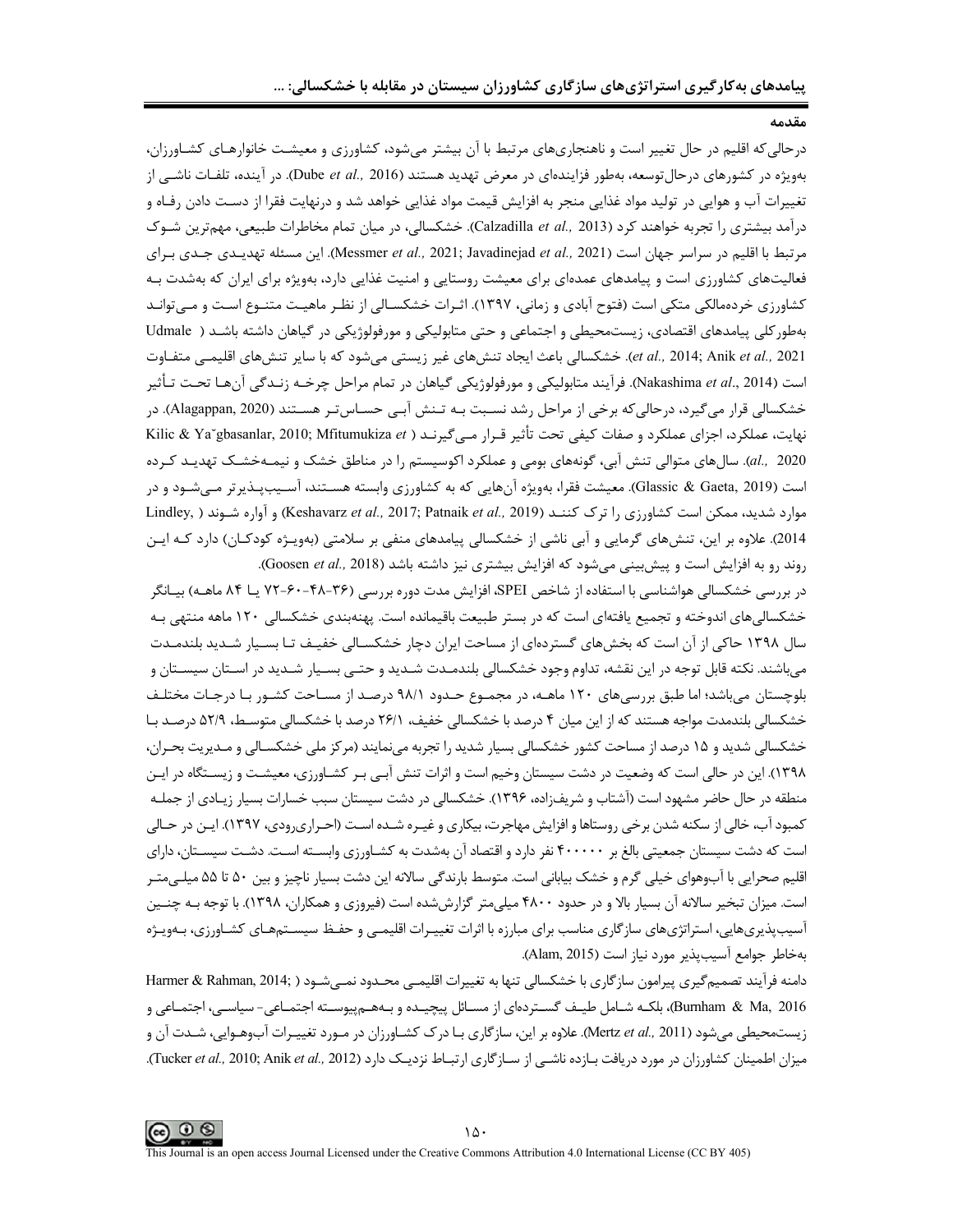واکنشهای سازگاری به تغییرات آبوهوایی در سطح مزرعه، خاص و متناسب با هر منطقه است، زیرا این اثرات در زمانهـای مختلـف متغير هستند (Hisali et al., 2011).

ادبیات تحقیق در مورد استراتژیهای سازگاری کشاورزان بسیار گسترده است. در ادبیات تجربی، استراتژیهای سازگاری قابـلتوجـه و متداول، بهویژه در موقعیتهای تحت تنش آب، شامل تغییر الگوی کشت و یا واریتههـای مختلـف، تنظـیم تـاریخ کاشـت و برداشـت، مدیریت و حفاظت از منابع (خاک و آب)، تغییر مقدار نهاده (بهویـژه کـود و آبیـاری)، شـیوههـای بهینـه مصـرف آب، درخـتکـاری و تنـوع بخشـي بـه دام (Udmale *et al.,* 2014; Bahinipati & Venkatachalam, 2015; Ali & Erenstein, 2017)، مـديريت توليـدي مزرعه، مالي، عرضه آب به بهرهبرداران مي باشند (نوري و نـوري بـور، ١٣٩٨). حبيبـا و همكـاران (Habiba et al., 2012) و سـلواراجو و همكاران (Selvaraju et al., 2006) اقدامات زراعي مانند وجين، تهيـه بسـتر بـذر، اسـتفاده از كـود و كمپوسـت و غيـره را بـهعنـوان راهبردهای سازگاری در نظر گرفتند، درحالی کـه الامـین و همکـاران (Al-Amin et al., 2019) و علاءالـدین و سـار کر ( & Alauddin Sarker, 2014) آبیاری تکمیلی را بهعنوان یک استراتژی سازگاری در نظر گرفتند، درحالی که زمانی کـه بارنـدگی ناکـافی پـا نـامنظم است، یک استراتژی مقابلهای است؛ اما با تنها چند استثنا، استراتژیهای فراتر از کشاورزی نادیده گرفته میشـوند و اسـتراتژیهـا نیـز متقابلاً انحصاري (يعني استراتژيها مستقل از يكديگر عمل كرده و وابستگي نسبت به هم و تأثيري بر يكديگر ندارند) فرض مـيشـوند (Esham & Garforth, 2013). از دیگر استراتژیهای بهکار گرفته شده توسط کشاورزان میتوان بـه تنـاوب زراعـی، قـرض گـرفتن از اقوام و دوستان و به كارگيري دانش محلي براي پـيش.بينـي آب و هـوا (Savari & Shokati Amghani, 2021)، تشـكيل صـندوق هـاي سرمايه گذاري تعاوني غيرانتفاعي براي وام دادن به اعضا و فروش بخشهايي از زمين هـاي كشـاورزي (Shaffril et al., 2018)، اسـتفاده از ارقام گیاهی و حیوانی مقاوم به خشکی، آبیاری در زمان مناسب، کشت مختلط، سازگاری با روشهای مختلف کشت و سیسـتمهـای كشاورزي ارگانيک (Kurukulasuriya & Mendelsohn, 2008) اشاره نمود.

دو تعبیری که تحت تأثیر استراتژیهای سازگاری بـا خشکســالی قــرار مــیگیرنــد، تــابآوری ( Maltou & Bahta, 2019; Maltitz & Bahta, 2021) و زيستپذيري (Bahta, 2010; Brown *et al., 2*019; Liang *et al., 2020) مي ب*اشـد. تـابآوري در زمينـهي مخاطرات را می توان یک مفهوم مشترک بین بومشناسی، جامعهشناسی و اقتصاد در نظر گرفت؛ زیرا خطرات، رویدادهایی هسـتند ک با تهديد يک جامعه، اعضاي مختلف آن و همچنـين محـيط، پيامـدهايي بـه همـراه دارنـد (Onyekuru & Marchant, 2016). تعريـف تابآوری، توانایی یک گروه یا جامعه برای مقابله با فشـارهای خـارجی و مـداخلات خـارجی ناشـی از تغییـرات اجتمـاعی، سياسـي و محيطي است (Javadinejad et al., 2020). به اعتقاد تندال و همكاران (Tendall et al., 2015) تابآوري را مي تـوان بـهطـور گســترده بهعنوان ظرفيت يويا براي ادامه دستيابي به اهداف بهرغم وجود اختلالات و شوكها تعريـف كـرد. بنـابراين، طبــق تعريـف، كشــاورزان تاب آور احتمـال بیشـتری بـرای جـذب، واكـنش، بازیـابی، یـادگیری و ایجـاد اسـتحكام دارنـد (Messmer et al., 2021). بـر اسـاس موافقتنامه مشاركت ملي استراليا در مورد مقاومت در برابر بلاياي طبيعي ( Council of Australian Governments, National Partnership Agreement on Natural Disaster Resilience, 2009) تابآوري شامل آمادگي، واكنش، بازتواني، بازسـازي و پيشـگيري است. در این رویکرد، بر کاهش خطرپذیری و بهبود تابآوری همزمان با ایجاد قابلیتهـای واکـنش اضـطراری و بـازتوانی مـؤثر تأکیـد خاصے شدہ است.

مبحث دیگر، زیستپذیری (Viability) کشاورزان در شرایط خشکسالی است. در دهههای اخیر، تغییرات اقلیمــی و زیســتپـذیری در بافت روستایی در سراسر جهان دنبال میشود. به نظر میرسد حفظ یا بهبود پایداری و زیستپذیری روسـتاییان یکـی از دغدغـههـای اصلي طيفي ذينفعان از دولت محلي و ملي گرفته تا جامعه مـدني و تجـارت (Kaal, 2011; Yurui et al., 2020) باشـد. بـا ايـن حـال، پیوندهای مفهومی بین زیستپذیری و تغییرات اقلیمی هنوز بهطور کامل تفسیر نشده است که تعمـیم پیامـدهای سیاسـت را دشـوار می کند (Kent, 2013). بر اساس دیدگاه محققان، زیستپذیری یک مفهوم انتزاعی و ترکیبے اسـت کــه یـک ارزیـابی ذاتـی محيطــی بهحساب نمي آيد. در عوض، زيست پــذيري مــنعكس كننــده تعامــل بــين محــيط و انســان (Pacione, 2003)، ادغــام محـيط عينــي و احساسات ذهنی انسان (McCann, 2007) و ترکیب ارگانیک یک محیطزیست طبیعـی دلپـذیر و یـک محـیط اجتمـاعی و فرهنگـی هماهنگ است (Dongsheng et al., 2015). زیستپذیری نشاندهندهی محیط زنـدگی ارائـهشـده توسـط جامعـه محلـی، از جملـه مجموعه شرايط عينى مانند زيرساختها، مؤلفههاى فرهنگى، كيفيت زنـدگى و محـيطزيسـت طبيعـى اسـت ( .Liang et al

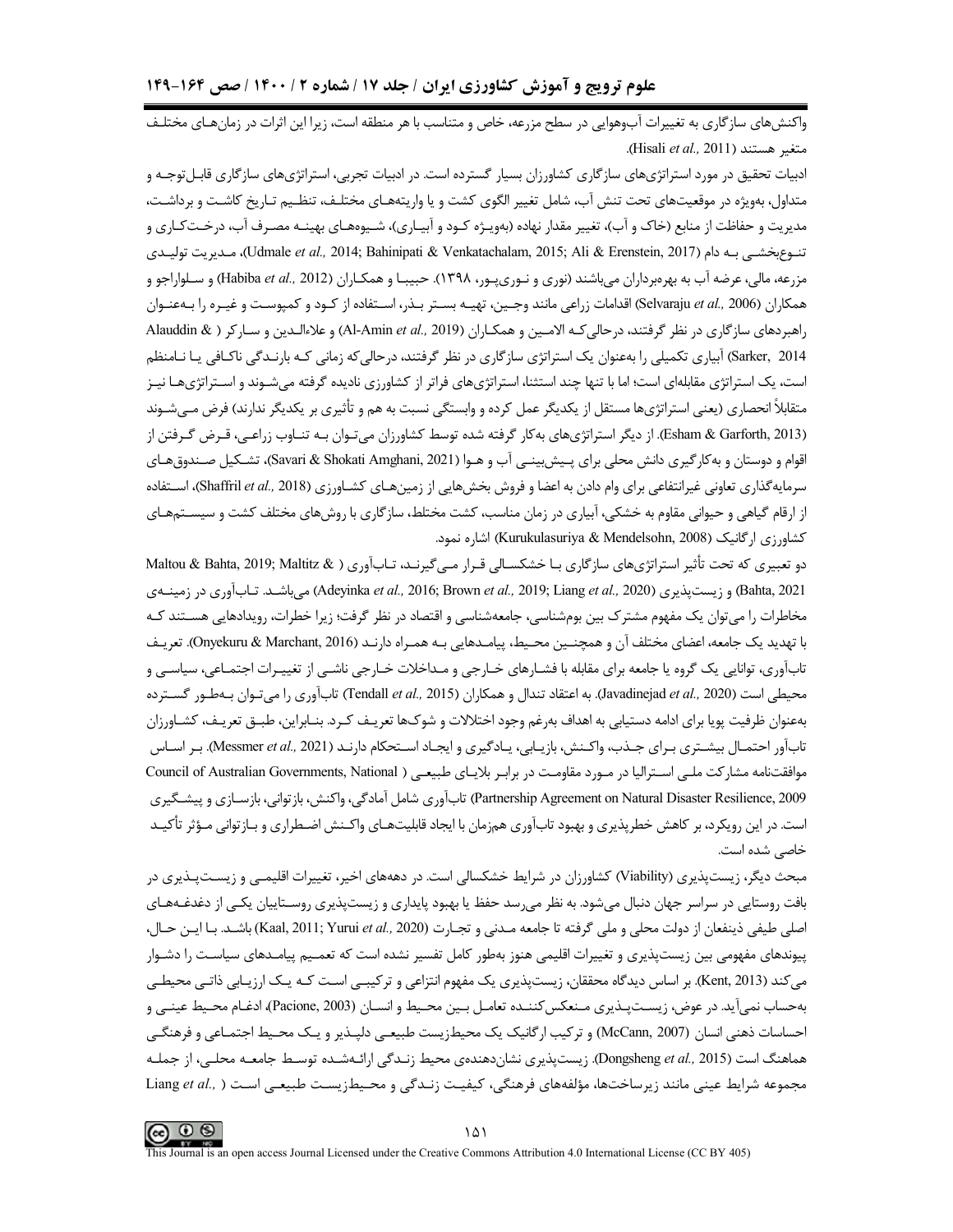2020). زيستپذيري داراي ابعاد وابسته به هم يعني اقتصادي، اجتماعي و محيطزيسـتي و كالبـدي اسـت ( Leby & Hashim, 2010). بهعبارتي، زيستپذيري در جوامع روستايي به معناي وضعيت و شرايط عيني و انعكاس و ادراكات ذهني انسان است كه در آن ملزومات اجتماعی، اقتصادی، کالبدی و زیست،محیطی بهمنظور آسایش و رفاه درازمدت روستاییان فراهم می شود. با توجه به مباحث مطرحشده، می توان اذعان داشت که با بهکار گیری راهبردهـای سـازگاری بـا خشکسـالی توسـط کشـاورزان، زيستپذيري و تابآوري آنها تحت تأثير قرار ميگيرد. اين راهبردها طبيعتاً جنبههاي مختلفي از قبيـل محـيطزيسـتي، اقتصـادي و اجتماعی را تحت پوشش قرار میدهد؛ اما محدودیتهایی را می توان از ادبیات موجود در زمینه استراتژیهای سازگاری بـا خشكسـالی شناسایی کرد. اول، استراتژیهای سازگاری برای مقابله با تغییرات آبوهوایی بدون تأیید صریح نظریههای اساسی، بهجز چنـد اسـتثنا بررسي شده است (Reidsma et al., 2010; Eisenack & Stecker, 2012; Arimi, 2014). بـهعبـارتديگـر، در برخـي پـژوهشهـا نظریههای مرتبط با تغییرات آبوهوایی با ارائه راهبردهای سازگاری با خشکسالی بهطور قطعی مورد تأیید قرار نگرفتهاند. ایــن نکتــه را آشکار می کند که ممکن است نظریههای تغییرات آبوهوایی متناسب با هر منطقه و شـرایط اجتمـاعی نتـایج متفـاوتی داشـته باشـد. دوم، تمرکز بر تجزیهوتحلیل استراتژیهای مناسب برای کشاورزان در مناطق مستعد خشکسالی بود؛ درحالی کـه یـک کشـاورز ممکـن است استراتژی هایی فراتر از حوزه کشاورزی اتخاذ کنـد. سـوم، مطالعـات مبتنـی بـر رویکـرد تحقیـق کیفـی ( ;Habiba et al., 2012 Mengistu, 2011) که برای درک ماهیت مشکل مفید هستند، اما نمی توانند اطلاعاتی در مورد جهـت و میـزان تـأثیر اسـتراتژیهـای اتخاذ شده برای اطلاع رسانی تصمیمات خطمشی ارائه دهند. چهارم، برخی از مطالعـات ادراک کشـاورزان را در مـورد اسـتراتژیهـای سازگاري تجزيهوتحليل كردند (به عنوان مثال: Burnham & Ma, 2016; Alauddin & Sarker, 2014) كه لزوماً به ايـن معنـي نيسـت كه اقدامات واقعي نيز بر اساس آن ادراكات انجام شده است. پنجم، از لحاظ روششناسي است. رويكـرد رايـج اسـتفاده از مـدلهـاي Alam, 2015; Alauddin & Sarker, 2014; Abdur Rashid Sarker et al., ) يروبيت/لوجيت تك متغيره و/يـا چنـد جملـهاي اسـت 2021 ,2021). چنین مدلسازي هايي نمي توانند چندين استراتژي سازگاري را بهطور هـمزمـان كـه كشـاورزان معمـولاً انجام میدهند، در خـود جـای دهنـد (Bahinipati & Venkatachalam, 2015; Ojo & Baiyegunhi, 2020). عـلاوه بـر ايـن، چنــين رویکرد مدلسازی تک متغیری فرض میکند که تصمیمهای انطباق فردی کشاورزان متقابلاً منحصـربهفـرد اسـت و بنــابراین هرگونــه همافزایی احتمالی در بین استراتژیها را نادیده میگیرد (Yegbemey, 2013). مرور پژوهشهای انجام شـده پیرامـون اسـتراتژیهـای سازگاری با خشکسالی نشان میدهـد؛ ایـن شـکاف وجـود دارد کـه تـأثیر اسـتراتژیهـای سـازگاری بـا خشکسـالی بـر تـابآوری و زیستپذیری کشاورزان مورد غفلت قرار گرفته است؛ بنابراین با در نظر گرفتن این شکافهای تحقیقاتی در ادبیات، اهـداف اصـلی ایـن پژوهش عبارتند از: الف) بررسی استراتژیهای سازگاری مختلفی که کشاورزان برای مبارزه با پیامـدهای تغییـرات آب و هـوایی تحـت شرایط تنش آبی یا خشکسالی انجام می۵هند ب) تعیین میزان تابآوری و زیستپـذیری کشـاورزان بـا بـهکـارگیری اسـتراتژیهـای سازگاری با خشکسالی و ج) بررسی تأثیر استراتژیهای سازگاری با خشکسالی بر تابآوری و زیستپذیری کشاورزان دشـت سیسـتان (نگاره ۱). با توجه به اهداف تعیینشده، در این پژوهش فرضیههای زیر مدنظر قرار گرفتند:

- فرضیه H1: سطح تابآوری کشاورزان دشت سیستان با بهکارگیری استراتژیهای سازگاری با خشکسالی بیش تر از میـانگین مقیـاس است؛

- فرضیه H2: سطح زیستپذیری کشاورزان دشت سیستان با بهکارگیری استراتژیهای سازگاری بـا خشکسـالی بـیشتـر از میـانگین مقياس است؛

- فرضیه H3: استراتژیهای سازگاری با خشکسالی تأثیر مثبت و معنیداری بر تابآوری کشاورزان دشت سیستان دارد؛ و - فرضیه H4: استراتژیهای سازگاری با خشکسالی تأثیر مثبت و معنیداری بر زیستپذیری کشاورزان دشت سیستان دارد. روش پژوهش

پژوهش حاضر، از لحاظ نوع پژوهش کاربردی است. چون نتایج آن برای برنامهریزان و مسئولان بخش کشاورزی استفاده میشـود. ایـن پژوهش از لحاظ پارادايمي، كمّي است. همچنين، پژوهش مورد نظر از لحاظ كنترل متغيرها، غيرآزمايشــي، از جنبــه عمليـات آمـاري، «علّی\_ رابطهای» و «توصیفی- همبستگی» است. بهطوری که برای جمعآوری اطلاعات، از روش پیمایش استفاده گردید. جامعـه مـورد بررسی در این پیمایش، کشاورزان دشت سیستان در استان سیستان و بلوچستان ایران بودند (6000 N=). روش نمونهگیـری تصـادفی خوشهای چندمرحلهای بود. ابتدا دو سوم دهستانها (۱۲ دهستان از بین ۱۸ دهستان دشـت سیسـتان) بـهصـورت تصـادفی انتخـاب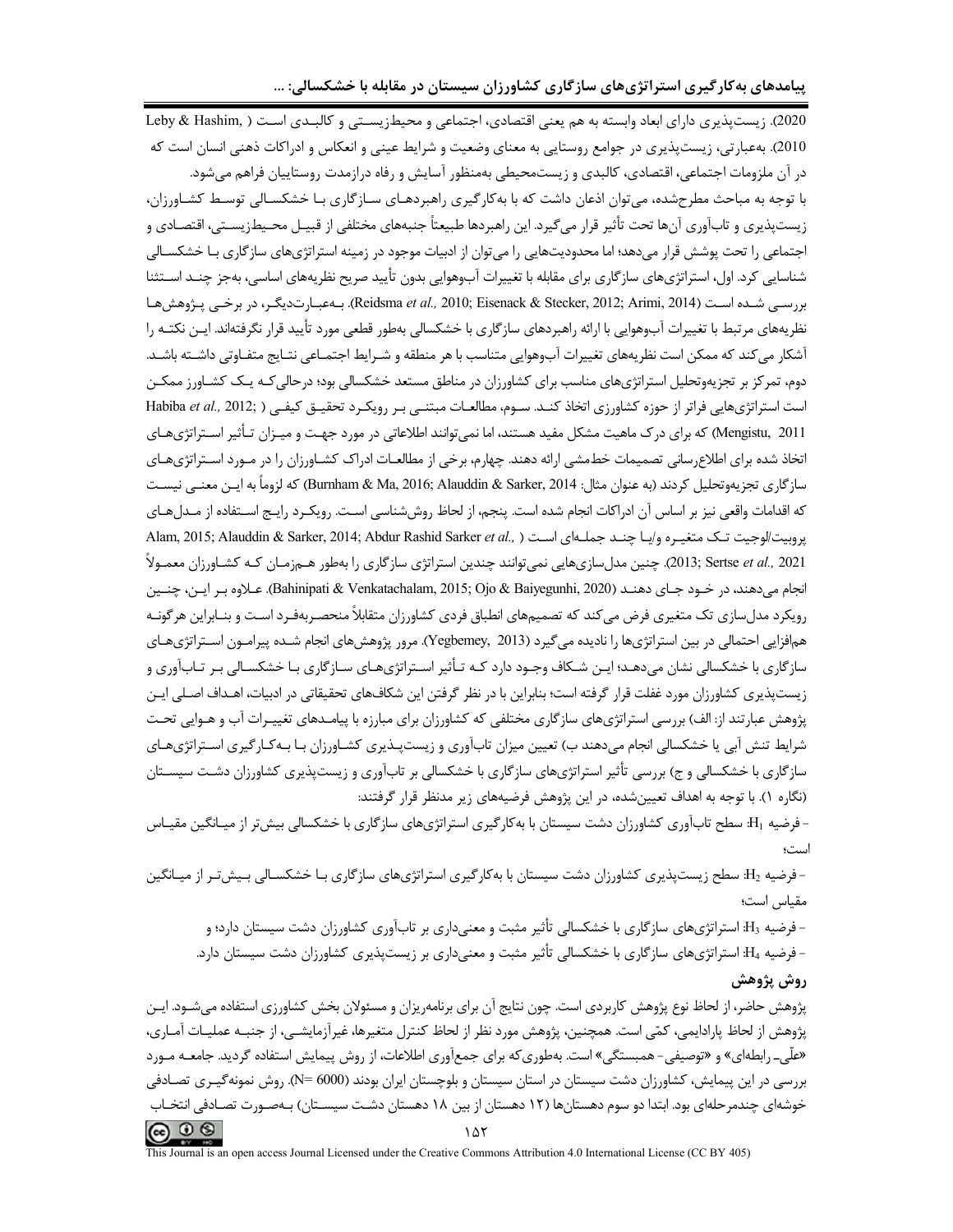#### علوم ترویج و آموزش کشاورزی ایران / جلد ۱۷ / شماره ۲ / ۱۴۰۰ / صص ۱۶۴-۱۴۹

.<br>شدند. سپس از بین ۱۲ دهستان منتخب، ۳۱ روستا انتخاب شدند. نمونهها بهصورت انتسابی بین ۳۱ روستا تخصیص داده شدند. بـرای تعیین حجم نمونه نیز از جدول کرجسی و مورگان (Krejcie & Morgan, 1970) استفاده گردیـد (361 =n). ابـزار جمـعآوری دادههـا پرسشنامه بود که شامل چهار بخش ویژگیهای جمعیتشناختی کشاورزان، تـابآوری و زیسـتپـذیری کشـاورزان و اسـتراتژیهـای سازگاری با خشکسالی بود. روایی صوری پرسشنامه توسط پانلی از متخصصان در زمینه خشکسالی تأییـد گردیـد. بـرای تأییـد پایـایی ابزار پژوهش نیز یک مطالعه راهنما با تکمیل ۳۰ پرسشنامه توسط کشاورزان خارج از نمونه و محاسبه ضریب آلفـای کرونبــاخ صـورت پذیرفت (۹۲/۰-۷۴/۰ α). برای سنجش متغیرها از طیف لیکرت پنجقسمتی استفاده شد. بهطوری که برای سـنجش اسـتراتژیهـای سازگاری با خشکسالی از ۱۰ گویه با مقیاس ترتیبی (هیچ= ۰ تا بسیار زیاد= ۵)، بـهمنظـور سـنجش تـابآوری کشـاورزان از ۱۸ گویـه (آمادگی پنج گویه، واکنش پنج گویه، بازتوانی و بازسازی پنج گویه و پیشگیری سه گویه) با مقیاس ترتیبی (خیلـی کـم= ۱ تـا خیلـی زیاد= ۵) و برای ارزیابی زیستپذیری کشاورزان از ۱۹ گویه (اقتصادی شش گویه، اجتماعی چهار گویه، محـیطزیسـتی چهـار گویـه و كالبدى پنج گويه) با مقياس ترتيبي (كاملاً مخالف= ١ تــا كــاملاً موافــق= ۵) اســتفاده شــد. روايــي شـكلي و محتــوايي پرسشــنامه بــا بهرهگیری از نظرات متخصصان دانشگاهی و همچنین به استناد شاخص روایی سازه (AVE) در سطح مطلـوب بـرآورد گردیــد. پایـایی سازه با استفاده از مقادیر آلفای کرونباخ و پایایی ترکیبی (CR) ارزیابی شد. مقادیر آلفای کرونباخ و پایایی ترکیبی بهدست آمـده بـرای همه سازهها، نشاندهنده سازگاری مناسب در بین سازهها است (جـدول ۱). دادههـای بـهدسـتآمـده، بـا اسـتفاده از نـرمافـزارهـای SPSS<sub>win23</sub> و AMOS<sub>22</sub> مورد تجزیهوتحلیل قرار گرفت. همچنین، بـرای تجزیــهوتحلیــل دادههــا از مقایســه میــانگین تــک نمونــهای و مدل سازی معادلات ساختاری استفاده شد.



نگاره ۱- چارچوب مفهومی پژوهش

| جدول ۱- مقادیر آلفای کرونباخ، پایایی ترکیبی و روایی تشخیصی |  |  |  |  |  |  |
|------------------------------------------------------------|--|--|--|--|--|--|
|------------------------------------------------------------|--|--|--|--|--|--|

| روایی تشخیصی (AVE) | پایایی ترکیبی (CR) | آلفای کرونباخ (a)   | متغير                               |
|--------------------|--------------------|---------------------|-------------------------------------|
| .109               | .18                | .195                | زيستپذيرى كالبدى                    |
| .701               | $\cdot/\lambda$ .  | $\cdot$ /Y $\Delta$ | زيستپذيري محيطزيستي                 |
| .705               | $\cdot/\lambda$    | .1Yf                | زيستپذيري اجتماعي                   |
| $\cdot/\Delta$ .   | .18                | .11                 | زیستیذیری اقتصادی                   |
| $\cdot/\Delta$ .   | .71                | .1Yf                | آمادگے <sub>،</sub>                 |
| .701               | .11                | $\cdot$ /9 $\cdot$  | واكنش                               |
| .701               | $4/\lambda$        | .119                | بازتواني و بازسازي                  |
| .708               | $\cdot$ /VV        | $\cdot/\lambda$     | پیشگیری                             |
| $\cdot/\Delta$ .   | $\cdot$ /9 $\cdot$ | .11V                | استراتژیهای سازگاری بهکار گرفته شده |

 $\circ$ ۱۵۳ This Journal is an open access Journal Licensed under the Creative Commons Attribution 4.0 International License (CC BY 405)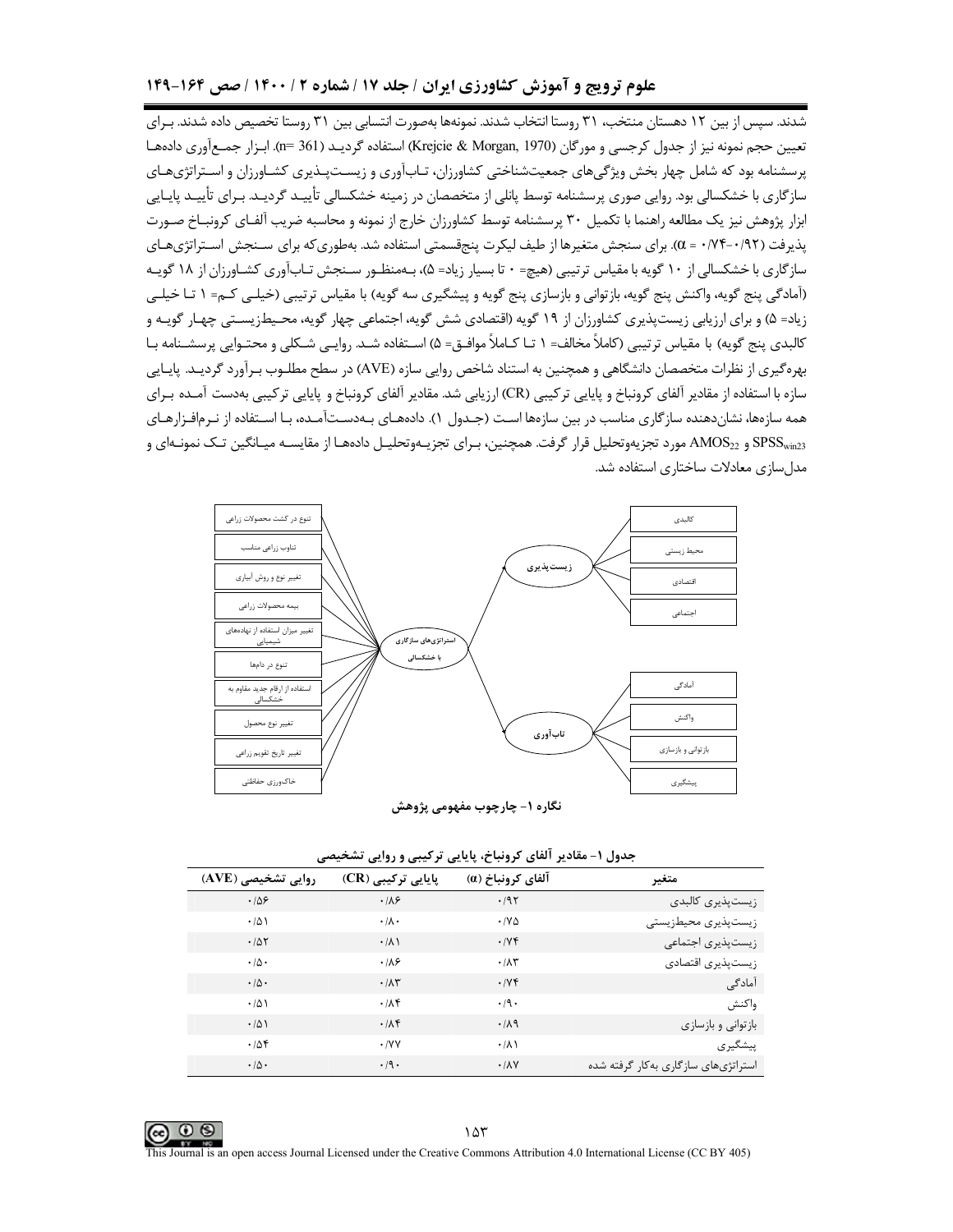#### يافتهها و بحث

یافتههای حاصل از پژوهش نشان داد که میانگین سنی کشاورزان ۴۶/۷۵ سال بود. ۹۳/۱ درصـد (۳۳۶ کشـاورز) از کشـاورزان مرد و ۶/۹ درصد (۲۵ کشاورز) نیز زن بودند. ۹۲ درصد کشاورزان متأهل و هشت درصد آنها مجـرد بودنـد. بررســی وضـعیت پاسخگویان از لحاظ سطح تحصیلات نشان داد که بیشتر کشاورزان (۵۴/۲۹ درصد) دارای مدرک تحصیلی ابتـدایی و متوسـطه بودند. از لحاظ سابقه کار کشاورزی، ۸۴ نفر (۲۳/۲۶ درصد) دارای سـابقه کمتـر از ۱۰ سـال، ۸۲ نفـر (۲۲/۷۲ درصـد) دارای سابقه ۱۰ تا ۲۰ سال و ۱۹۵ نفر (۵۴/۰۲ درصد) دارای سابقه کار بیشتر از ۲۰ سال بودند. میانگین سطح زیرکشت محصولات زراعی کشاورزان ۴/۰۱ هکتار (انحراف معیار ۴/۵۹) بود. اکثر کشاورزان (۸۹/۷۵ درصد) دارای اراضی ملکی و ۱۰/۲۵ درصد نیز مالکیت اراضی آنها استیجاری بود. بررسی وضعیت پاسـخگویان از لحـاظ منبــع تـأمین آب نشــان داد کــه بیشــتر کشــاورزان (۷۶/۱۸ درصد) از رودخانه برای آبیاری مزارع خود استفاده می کردند. ۱۳/۳۰ درصد از چاه اختصاصبی و ۱۰/۵۲ درصـد نیـز از چشمه، قنات، چاه مشاع و سد بهره میبردند. علاوهبر آن، از لحاظ درآمد سالیانه، ۱۴۸ نفـر (۴۱ درصـد) درآمـد کمتـر از ۳۰۰ میلیون ریال، ۱۲۶ نفر (۳۴/۹ درصد) دارای درآمد ۴۰۰-۳۰۰ میلیون ریال و ۸۷ نفر (۲۴/۱ درصد) دارای درآمد بیشتر از ۶۰۰ میلیون ریال بودند. با توجه به میانگین و انحراف معیار مؤلفههای زیستپذیری و تابآوری، بهترتیب زیسـتپـذیری اقتصـادی، کالبدی، اجتماعی و محیطزیستی رتبههای اول تا چهارم را به خود اختصاص دادند. همچنـین، در بـین مؤلفـههـای تـابآوری بهترتیب واکنش، آمادگی، بازتوانی و بازسازی و پیشگیری رتبههای اول تا چهارم را دارا بودند.

برای مقایسه میانگین متغیرهای پژوهش با متوسط بازهها، از آزمون تی تک نمونهای استفاده گردید. یافتهها نشان داد که بـین میانگین همه متغیرهای پژوهش، به جز زیستپذیری محیطزیستی، واکنش و متوسط بازهها، تفاوت معنیداری در سـطح یـک درصد (p <٠/٠١) وجود داشته است. این در حالی است که کران بالا و پـایین زیسـتپـذیری اجتمـاعی، اقتصـادی، آمـادگی و پیشگیری مثبت بوده است. این بدان معناست که میانگین جامعه بهطور معنیداری از متوسط بازه متغیرها بزرگتر است. بـه بیان دیگر، میانگین ابعاد ذکر شده، بهطور معنیداری از حد متوسط بیش تر است؛ اما کران بالا و پایین زیستپـذیری کالبـدی، محیطزیستی، واکنش، بازتوانی و بازسازی و استراتژیهای سازگاری کشـاورزان بـا خشکسـالی منفـی بـوده اسـت. ایـن بـدان معناست که میانگین جامعه بهطور معنیداری از متوسط بازه متغیرها کوچک تر است. به بیان دیگر، میانگین ابعاد زیستپذیری کالبدی، محیطزیستی، واکنش، بازتوانی و بازسازی و استراتژیهای سازگاری کشاورزان با خشکسالی بهطور معنـی۱داری از حـد متوسط كمتر است (جدول ٢).

برای تحلیل تأثیر استراتژیهای سازگاری با خشکسالی بر تابآوری و زیستپذیری کشاورزان از مدلسازی معادلات سـاختاری بهره گرفته شد. بر این اساس، ابتدا ارزیابی بخش اندازهگیری مدل (با هدف بررسی روایی و پایایی متغیرهـا) و سـپس، ارزیـابی بخش ساختاری مدل (با هدف تأييد روابط تئوريكي بين متغيرهای چارچوب مفهومي) صورت گرفتـه شـد. همچنـين، بـرازش کلی مدل نیز (بهمنظور ارزیابی سازگاری و توافق کل مدل با دادههای تجربی) بر اساس شاخصهای مختلف، بررسی گردید. برای بررسی اعتبار یا روایی مدل لازم است میزان و سطح معنیداری مسیرهای بین هر یک از متغیرهای نهفتـه بـا نشـانگرهای مربوط به آن نیز بررسی شود که برای این منظور تحلیل عاملی تأییدی برای آزمون این فرضـیه کـه آیـا نشـانگرهایی کـه بـرای معرفی سازه یا متغیرهای مکنون در نظر گرفته شدهاند، واقعاً معرف آنها هستند یا خیر؟ و اینکه نشانگرهای انتخابی با چه دقتی معرف یا برازنده متغیر مکنون هستند، استفاده شد. از آنجا که مقادیر بهدست آمده برای t-value بزرگ تر از ۱/۹۶ ازنظر آمـاری معنیدار هستند، بیانگر آن است که نشانگرهای مورداستفاده برای اندازهگیری صفتهای مکنون مورد مطالعه ایـن پـژوهش بـا ساختار عاملی و زیربنای نظری پژوهش تطابق قابل قبولی دارند. اعتماد یا پایایی شاخصها را نیـز مـیٍ تـوان از طریـق مجـذور همبستگی های چندگانه (R $^2$ ) بررسی کرد. در جدول های ۳، ۴ و ۵ مقادیر  $\mathsf{R}^2$  سهم واریانس هر شاخص را که بـهوسـیله متغیـر نهفته مربوط تبیین میشود، بیان شده است. مدل اندازهگیری استراتژیهای سازگاری با خشکسالی نشـان داد کـه بـه ترتیـب استراتژیهای به کارگیری خاکورزی حفاظتی (۱۹۴۰)، تغییر نـوع محصـول (محصـولات کـم آببـر) (۰/۹۱۱)، تنـوع در کشـت محصولات زراعی (۱۸۴۰)، استفاده از ارقام جدید مقاوم به خشکسالی (۱۶۷۰) و تغییر نـوع و روش آبیـاری (بـر پایـه روشهـای نوین آبیاری) (۰/۶۳) بیشترین ضریب استاندارد شده را داشتند.

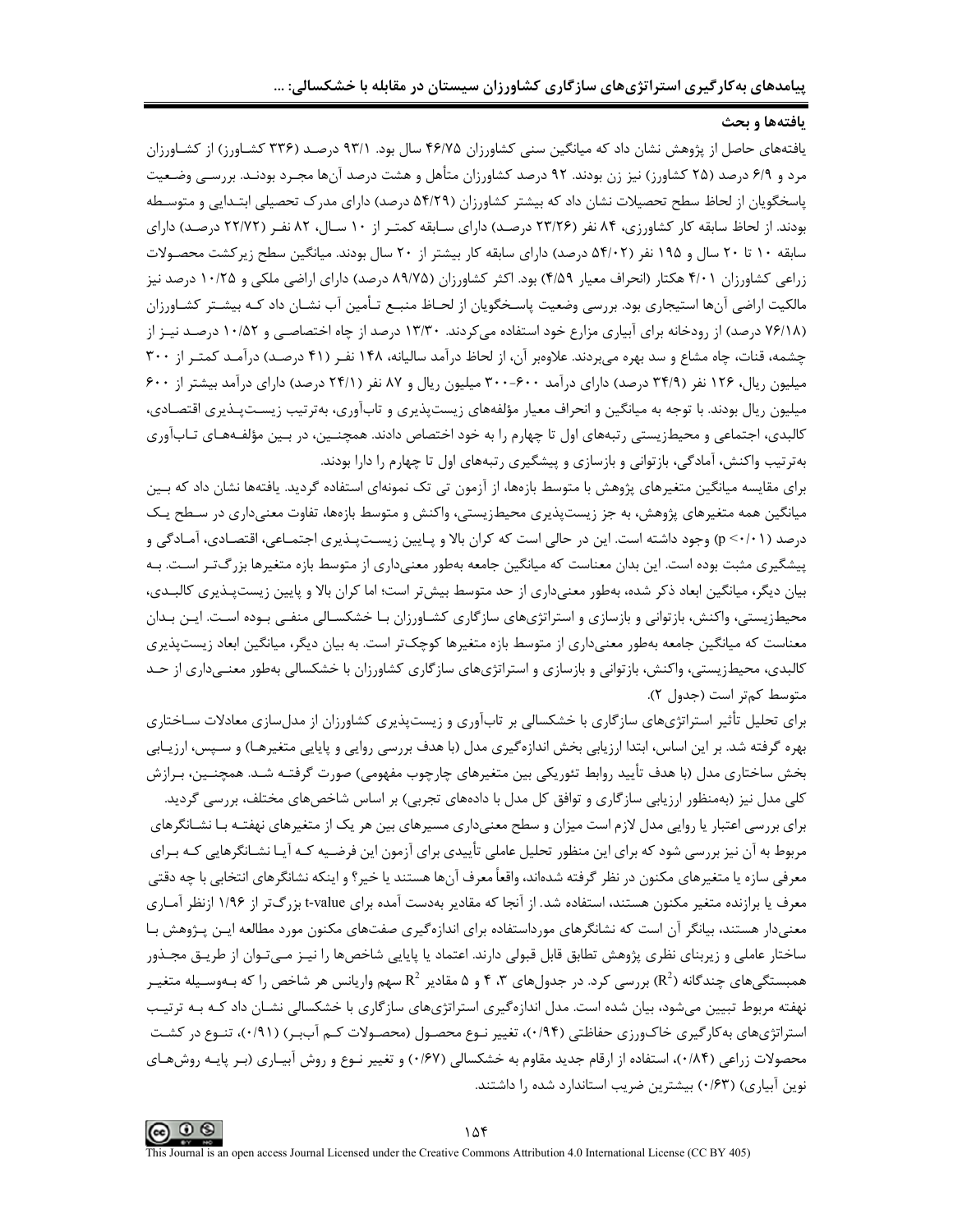| بخاون ، مسایستا میاناتین مسیر شای پروشش با متوسط بازناما |                            |                  |                            |               |               |                                     |  |  |
|----------------------------------------------------------|----------------------------|------------------|----------------------------|---------------|---------------|-------------------------------------|--|--|
| کران پایین و بالا                                        | p                          | t                | انحراف معيار               | ميانگين نمونه | ميانگين مقياس | متغير                               |  |  |
| $-1/\cdot 5 - \cdot 10$                                  | $\cdot$ / $\cdot$ $\wedge$ | $-Y$ /۶ $\Delta$ | $f/\gamma$                 | 15/79         | ۱۵            | زیستپذیری کالبدی                    |  |  |
| $\cdot$ / $\cdot$ Y $\cdot$ / $\cdot$                    | .7157                      | $-1/\Delta f$    | $\frac{9}{2}$              | 11/Y          | ۱۲            | زیستپذیری محیطزیستی                 |  |  |
| Y/YY.1/YY                                                | $\cdot$ / $\cdot$ .        | 151.4            | Y/Y                        | 15/4          | ۱۲            | زيست پذيري اجتماعي                  |  |  |
| 7/17.7/77                                                | $\cdot$ / $\cdot$ .        | 11/YT            | $f/\mathfrak{f}$           | $Y \cdot I$   | ۱۸            | زيستپذيري اقتصادي                   |  |  |
| $Y/Y$ $\Lambda$ $Y^{\alpha}$                             | $\cdot$ / $\cdot$ $\cdot$  | 9/25             | ۳۱۶۶                       | 18/15         | ١۵            | آمادگی                              |  |  |
| $1/9$ $-199$                                             | .1749                      | $-1/4$           | f/Y                        | 14/16         | ١۵            | واكنش                               |  |  |
| $-1/\gamma\lambda$ $ \gamma/\lambda$ 9                   | $\cdot$ / $\cdot$ .        | $\Delta$ /95     | $f/\tau$                   | 1777          | ١۵            | بازتوانی و بازسازی                  |  |  |
| $Y/YY$ . $1/\lambda Y$                                   | $\cdot$ / $\cdot$ .        | 18/15            | Y/FF                       | 11/2Y         | ٩             | ييشگيري                             |  |  |
| $-\frac{5}{11}$                                          | $\cdot$ / $\cdot$ .        | $-9/7f$          | $\lambda$ / $\cdot$ $\tau$ | Y51.9         | ٣٠            | استراتژیهای سازگاری بهکار گرفته شده |  |  |

جدول ۲- مقایسه میانگین متغیرهای پژوهش با متوسط بازهها

جدول ۳- ضرایب اندازهگیری، سطح معنیداری تحلیل عاملی تأییدی و روایی و پایایی صفتهای مکنون زیستپذیری

| $\mathbb{R}^2$              | t-Value             | CR                | <b>AVE</b>       | مقادير                         | متغیرهای آشکار                                | متغير هاي  |
|-----------------------------|---------------------|-------------------|------------------|--------------------------------|-----------------------------------------------|------------|
|                             |                     |                   |                  | استاندار دشده                  |                                               | پنهان      |
| .1949                       |                     |                   |                  | $\cdot$ / $\vee$ 9 $\wedge$    | کاهش بیکاری در روستا                          |            |
| .7887                       | 9/85                |                   |                  | ۱۶۶۵.                          | میزان رضایت از درآمد                          |            |
| .1579                       | 9/08                | .189              |                  | .1900                          | برآورده ساختن هزينههاى زندگى                  |            |
| .1990                       | 9/1.7               |                   | $\cdot/\Delta$ . | .19A5                          | رونق فعالیتهای زراعی، باغی و دامپروری         | اقتصادي    |
| $\cdot$ /۴ $\wedge$ .       | 9/9.                |                   |                  | .1997                          | فعالیت در بخش صنایع دستی                      |            |
| .7097                       | 1.199               |                   |                  | $\cdot$ /YY $\cdot$            | دریافت اعتبارات و تسهیلات از بانکها           |            |
| $\cdot/\Delta \cdot$        | $\equiv$            |                   |                  | $\cdot$ /Y $\cdot$ A           | تمایل به زندگی در روستا                       |            |
| .1YY9                       | 17/27               | $. / \Lambda$     | .78              | . / <sub>A</sub>               | تمایل به اشتغال در روستا                      |            |
| .799                        | 11/20               |                   |                  | .1988                          | احساس امنيت روستاييان                         | اجتماعي    |
| .1879                       | 11/T                |                   |                  | .1907                          | مشارکت در طرحهای مقابله با خشکسالی            |            |
| .1800                       | $\overline{a}$      |                   |                  | .1940                          | اجرای طرحهای عمرانی در روستا نظیر طرح هادی    |            |
| $\cdot$ /۴۸۸                | 11/Yf               |                   |                  | .1999                          | کیفیت دسترسی به امکانات آموزشی                |            |
| .1919                       | 15/9A               | .189              | .109             | $\cdot$ / $V$ $\wedge$ $V$     | کیفیت دسترسی به فضاهای تفریحی                 | كالبدى     |
| .19.1                       | 15/19               |                   |                  | $\cdot$ /Y $\wedge$ $\cdot$    | دسترسی به امکانات بهداشتی و خدماتی            |            |
| .1977                       | 15.9                |                   |                  | $\cdot$ / $\vee$ 9 $\triangle$ | دسترسی به امکانات زیرساختی نظیر برق، آب و گاز |            |
| .788A                       | $\equiv$            |                   |                  | .1YYY                          | حفظ چشماندازهای طبیعی                         |            |
| .7019                       | 15/5V               | $\cdot/\lambda$ . | .701             | .1YY                           | حفظ بناهای تاریخی و گردشگری                   |            |
| $\cdot/\Delta\cdot\Upsilon$ | 11/99               |                   |                  | .11.9                          | جمع آوری زبالهها در سطح روستا                 | محیط; پستے |
| $.$ /۴۷۷                    | $\lambda/\lambda$ ۶ |                   |                  | .1991                          | وضعیت گردوغبار در روستا                       |            |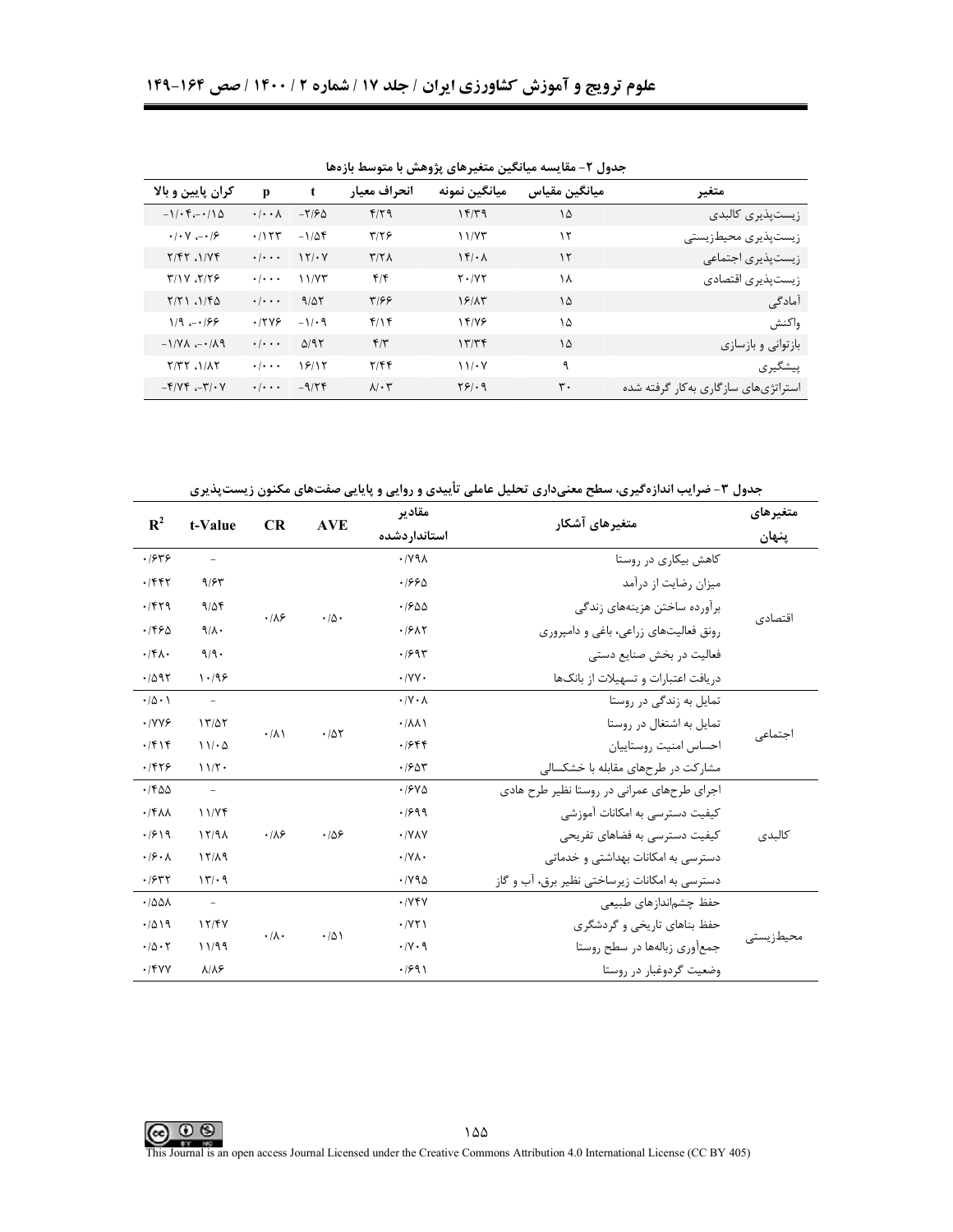|                                       | جدول ۲- ضرایب اندازه کیری، سطح معنیداری تحلیل عاملی تاییدی و روایی و پایایی صفتهای مکنون تاب[وری |                     |                  |                                   |                                                    |                    |  |
|---------------------------------------|--------------------------------------------------------------------------------------------------|---------------------|------------------|-----------------------------------|----------------------------------------------------|--------------------|--|
| $\mathbb{R}^2$                        | t-Value                                                                                          | CR                  | <b>AVE</b>       | مقادير<br>استاندار دشده           | متغيرهاي آشكار                                     | متغیر های<br>پنهان |  |
| .14.9                                 | $\equiv$                                                                                         |                     |                  | .199.                             | مشورت با کارشناسان کشاورزی                         |                    |  |
| .794                                  | $1 - T9$                                                                                         |                     |                  | $\cdot$ / $\vee$ $\cdot$ $\Delta$ | استفاده از اطلاعات و آمار هواشناسی                 |                    |  |
| .149                                  | 1.14                                                                                             | $\cdot/\lambda\tau$ | $\cdot/\Delta$ . | $\cdot$ /Y $\cdot$ $\circ$        | ذخيره علوفه براى دامها                             | آمادگی             |  |
| $\cdot$ / $\uparrow$ $\cdot$ $\wedge$ | 9/8 <sub>A</sub>                                                                                 |                     |                  | .1979                             | استفاده از اطلاعات نیروهای آموزشدیده و رهبران محلی |                    |  |
| .19YY                                 | 15/5V                                                                                            |                     |                  | .711                              | جستجوى شغل دوم                                     |                    |  |
| .10.9                                 | $\equiv$                                                                                         |                     |                  | .7YY                              | مهاجرت فصلی و یا دائمی                             |                    |  |
| .19.1                                 | 17/AY                                                                                            |                     |                  | $\cdot$ / $V$ $\Delta$            | تغيير شغل اصلي                                     |                    |  |
| .1999                                 | 11/41                                                                                            | .74                 | .701             | .1910                             | كشت محصولات مقاوم و كمأببر                         | واكنش              |  |
| .7015                                 | 15/1.                                                                                            |                     |                  | .1Y19                             | اجاره اراضي كشاورزان ديگر                          |                    |  |
| .799                                  | 11/91                                                                                            |                     |                  | $\cdot$ /Y $\cdot$ Y              | تغيير نوع دام                                      |                    |  |
| $\cdot/\Delta \cdot \Lambda$          | $\mathcal{L} = \mathcal{L}$                                                                      |                     |                  | .711                              | متنوع نمودن معيشت                                  |                    |  |
| .7717                                 | 1.14V                                                                                            |                     |                  | .1919                             | حفظ بقایای گیاهی روی سطح خاک                       | بازتوانی و         |  |
| .199Y                                 | 17/1.                                                                                            | .78                 | $\cdot$ /5)      | .711Y                             | تبدیل اراضی آبی به دیم                             | باز سازی           |  |
| .7098                                 | 15/11                                                                                            |                     |                  | $\cdot$ /YY $\prime$              | توانایی بیمه کردن محصولات زراعی و باغی             |                    |  |
| .1999                                 | 11/TT                                                                                            |                     |                  | $.199\text{A}$                    | فرآوری محصولات در مزرعه و یا منزل                  |                    |  |
| $\cdot$ / $\vee$ $\vee$ $\theta$      | $\overline{\phantom{a}}$                                                                         |                     |                  | $\cdot$ / $\lambda$ ۴ $\lambda$   | اقدامات كنترل فرسايش خاك                           |                    |  |
| .7917                                 | Y/YY                                                                                             | $\cdot$ /YY         | .708             | .1987                             | بهرهگیری از فناوریهای آبیاری نوین                  | پیشگیری            |  |
| .794                                  | Y/YY                                                                                             |                     |                  | $\cdot$ / $\vee$ $\cdot$ $\Delta$ | ترکیب دانش بومی و نوین                             |                    |  |

| جدول ۴- ضرایب اندازهگیری، سطح معنیداری تحلیل عاملی تأییدی و روایی و پایایی صفتهای مکنون تابآوری |  |  |  |  |  |
|-------------------------------------------------------------------------------------------------|--|--|--|--|--|
|-------------------------------------------------------------------------------------------------|--|--|--|--|--|

جدول ۵- ضرایب اندازهگیری، سطح معنیداری تحلیل عاملی تأییدی و روایی و پایایی صفتهای مکنون استراتژیهـای ســازگاری بـا خشکسالی

| $\mathbf{R}^2$                           | t-Value                  | <b>CR</b>                              | <b>AVE</b> | مقادير<br>استاندار دشده                       | متغيرهاي آشكار                         |
|------------------------------------------|--------------------------|----------------------------------------|------------|-----------------------------------------------|----------------------------------------|
| $\cdot$ /Y \ Y                           | $\overline{\phantom{m}}$ |                                        |            | .784                                          | تنوع در کشت محصولات زراعی              |
| .7710                                    | <b>A/SA</b>              |                                        |            | ۰۱۵۶۲                                         | استفاده از تناوب زراعى مناسب           |
| .799                                     | $4/\tau$                 |                                        |            | .194.                                         | تغيير نوع و روش أبياري                 |
| $\cdot$ /٣١۵                             | <b>A/SA</b>              | $\cdot$ /9 $\cdot$<br>$\cdot/\Delta$ . | .7887      | بيمه كردن محصولات زراعي                       |                                        |
| $\cdot$ /٣٧ $\cdot$                      | 9/1V                     |                                        | .19.9      | تغییر میزان استفاده از نهادههای شیمیایی       |                                        |
| .179Y                                    | 9/15                     |                                        | .19.9      | تنوع در دامها                                 |                                        |
| .7608                                    | $4/\gamma\lambda$        |                                        |            | .19YF                                         | استفاده از ارقام جدید مقاوم به خشکسالی |
| $\cdot$ / $\wedge$ $\uparrow$ $\uparrow$ | 11/58                    |                                        |            | .7919                                         | تغيير نوع محصول                        |
| $\cdot$ /۳ $\cdot$ $\Delta$              | $\lambda/\Delta\lambda$  |                                        | .7007      | تغییر تاریخ تقویم زراعی (کاشت، داشت و برداشت) |                                        |
| .789                                     | 11/89                    |                                        |            | ۱۹۴۵.                                         | بهكارگيري خاكورزي حفاظتي               |

از مدلسازی معادلات ساختاری (SEM) برای بررسی روابط بین متغیرهای پژوهش استفاده شد. در این مدل، روابط علی بـین سازههای نهفته توسط نرمافزار آموس برآورد گردید. خروجی نرمافزار از تخمـینهـای اسـتاندارد در قالـب نگـاره ۲ آورده شـده است. همچنین، شاخصهای برازش و مقادیر مورد انتظار آنها مورد بررسی قرار گرفت. با توجه به مقدار گزارش شده برای هـر یک از شاخصهای برازش مدل در جدول ۶، مقدار مربع کای تقسیم بر درجهی آزادی؛ برابر با ۱/۶۸ است کـه نشـاندهنـدهی



This Journal is an open access Journal Licensed under the Creative Commons Attribution 4.0 International License (CC BY 405)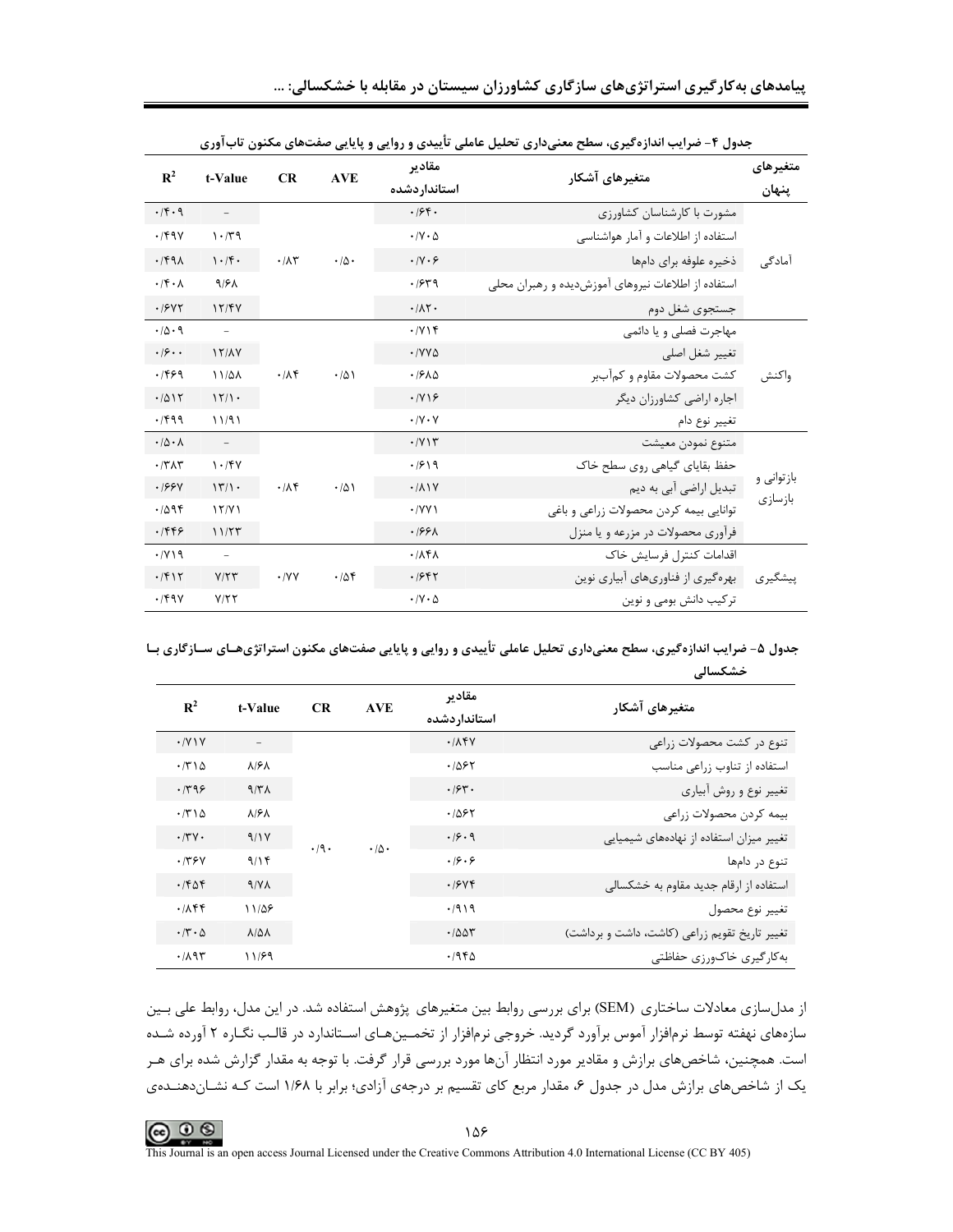#### علوم ترویج و آموزش کشاورزی ایران / جلد ۱۷ / شماره ۲ / ۱۴۰۰ / صص ۱۶۴-۱۴۹

برازش مناسب مدل است. همچنین مقدار گزارششده برای شاخص GFI (اندازهای از مقدار نسبی واریانسها و کواریانسهاست که توسط مدل تبیین میشود) در این مدل ۰/۹۲ است که این مقدار بالاتر از حد مطلوب برای این شاخص است. برای بررسی اینکه یک مدل بهویژه در مقایسه با سایر مدلهای ممکن از نظر تبیین مجموعهایی از دادههای مشاهدهشده تا چه اندازه خـوب عمل می کند، از شاخصهای بررسی الگوهای جایگزین (IFI ،NFI و CFI) استفاده شده است که مقدار گـزارششــده بـرای هـر یک از این شاخصها بهترتیب ۰/۹۴ ، ۰/۹۵ و ۰/۹۶ است. در نهایت، برای بررسی اینکه مدل مفهومی پژوهش، چگونه برازندگی و صرفهجویی را با هم ترکیب می کنـد، از RMSEA اسـتفاده شـدهاسـت کـه مقـدار ۰/۰۵ گـزارش شـده بـرای ایـن شـاخص نشاندهنده کنترل خطای اندازهگیری در مدل است. بر این اساس، شاخصهای گزارش شده دارای مقدار قابل قبول بـهمنظـور برازش کلی مدل هستند؛ بنابراین، می توان بیان داشت که در حالت کلی، مدل با دادههای مورد استفاده، سازگاری دارد.



نگاره ۲- مدل ساختاری تأثیر راهبردهای سازگاری با خشکسالی بر تابآوری و زیستپذیری کشاورزان

| بخون / ساختن برازش سان |                                   |                                            |  |  |  |  |  |
|------------------------|-----------------------------------|--------------------------------------------|--|--|--|--|--|
| مقدار گزارششده         | حد مطلوب ٰ                        | شاخص                                       |  |  |  |  |  |
| ۱/۶۸                   | $\leq \tau$                       | $(\chi^2/df)$ مربع کای/درجه آزادی          |  |  |  |  |  |
| $\cdot$ /9٢            | $\geq$ $\cdot$ /9 $\cdot$         | شاخص برازندگی (GFI)                        |  |  |  |  |  |
| .795                   | $\geq$ $\cdot$ /9.                | شاخص نرمشده برازندگی (NFI)                 |  |  |  |  |  |
| .499                   | $\geq$ $\cdot$ /9 $\cdot$         | شاخص نرمنشده برازندگی (NNFI)               |  |  |  |  |  |
| .40                    | $\geq$ $\cdot$ /9.                | شاخص برازندگی فزاینده (IFI)                |  |  |  |  |  |
| ۰/۹۶                   | $\geq$ $\cdot$ /9 $\cdot$         | شاخص برازندگی تطبیقی (CFI)                 |  |  |  |  |  |
| $\cdot/\cdot \Delta$   | $\leq$ $\cdot$ / $\cdot$ $\wedge$ | ريشه دوم برأورد واريانس خطاي تقريب (RMSEA) |  |  |  |  |  |
|                        |                                   | $D_{Vrm} \approx 2016 \times 10^{-8}$      |  |  |  |  |  |

|  | جدول ۶– شاخص های برازش مدل |  |
|--|----------------------------|--|

منبع: Byrne, 2016

در شکل گیری متغیر تابآوری کشاورزان در شرایط خشکسالی، نشانگرهای واکنش و بازسازی و بازتوانی بـهترتیـب بـا ضـرایب استانداردشده ۰/۸۸ و ۰/۶۱ در رتبه اول و دوم قرار گرفتهاند. همچنـین، در شـکلگیـری متغیـر زیسـتپـذیری کشـاورزان در شرایط خشکسالی نشانگرهای محیطزیستی و کالبدی بیشـترین تـأثیر را دارنـد. بـر اسـاس مـدل سـاختاری، اسـتراتژیهـای

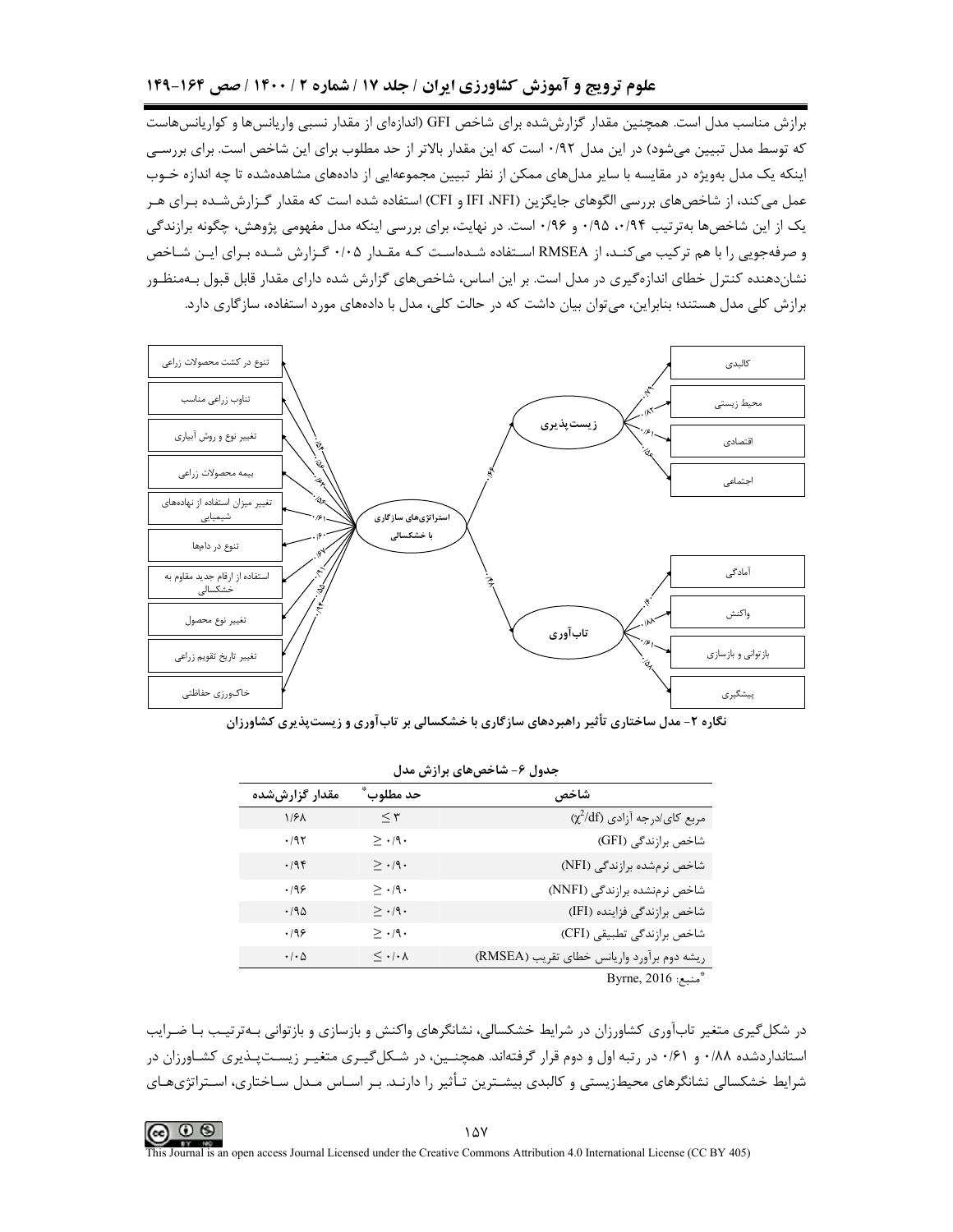پیامدهای بهکارگیری استراتژیهای سازگاری کشاورزان سیستان در مقابله با خشکسالی: …

.<br>سازگاری با خشکسالی تأثیر مستقیمی بر زیستپذیری و تابآوری کشاورزان با شرایط خشکسالی داشت. یافتهها نشان داد کـه استراتژیههای سـازگاری بـا خشکسـالی اثـر مثبـت و معنـی۱داری بـر زیسـتپـذیری کشـاورزان بـا شـرایط خشکسـالی Kaal, 2011; Dongsheng et al., 2015; Yurui et al., 2020; Liang et al., ) داشته است. سایر محققان (β= 0.66, P< 0.01) 2020) نیز به این یافته دست پیدا نمودهاند که زیستپذیری کشاورزان در شرایط خشکسالی تابعی از راهبردهـای سـازگاری بـا شرایط خشکسالی است. آنها یافتند که با اجرای راهبردهای متنوع سـازگاری بـا خشکسـالی ملزومـات اجتمـاعی، اقتصـادی، کالبدی و زیستمحیطی بهمنظور آسایش و رفاه درازمدت آنها فراهم می شود.

همچنین، یافتهها مشخص نمود که استراتژیهای سازگاری با خشکسالی تأثیر مثبت و معنیداری بـر تـابآوری کشـاورزان بـا شرایط خشکسالی داشت (0.01 ×9= θ= 0.48, P). نتایج تحقیقات مختلفی مشخص کرده است که ارتباط تنگاتنگی بین سـازگاری Boeri et al., 2017; Maltou & Bahta, 2019; Javadinejad et ) با خشكسالي و تاب آوري كشاورزان و روستاييان وجـود دارد ( Boeri et al., 2017; Maltou & Bahta, 2019; Javadinejad et al., 2021; Messmer et al., 2021) که با نتایج این تحقیــق مطابقـت دارد. هنگــامی کـه کشــاورزان راهبردهـای ســازگاری بـا خشکسالی را در مزارع خود اجرا می کنند، سازگاری آنها با شرایط خشکسالی افزایش می پابـد و بـا سـازگار شـدن، تـابآوری آنها نیز در برابر بحرانهای محیطزیستی ارتقا می بابد. بهطوری که افزایش تابآوری در برابـر خشکسـالی، منجـر بـه معیشـت پایدار جامعه روستایی نیز می شود. همچنین، یافتهها آشکار نمود که مقدار ضریب تعیین (R<sup>2</sup>) برای زیستپذیری کشـاورزان بـا شرایط خشکسالی ۴۵۸/۰ بهدستآمده است. این بدان معنا است که ۴۵/۸ درصد از تغییرات متغیر زیستیذیری کشـاورزان بـا شرایط خشکسالی وابسته به استراتژیهای سازگاری با خشکسالی است. به بیان دیگر، میتوان ادعـا نمـود کـه اسـتراتژیهـای سازگاری با خشکسالی که کشاورزان بهکار میگیرند، میتوانند ۴۵/۸ درصد از واریـانس زیسـتپـذیری کشـاورزان بـا شـرایط خشکسالی را توصیف کنند. علاوهبر آن، مقدار ضریب تعیـین (R<sup>2</sup>) بـرای تـابآوری کشـاورزان بـا شـرایط خشکسـالی ۱۳۸۷۰ بهدست آمد. این بدان مفهوم است که ۳۸/۷ درصد از تغییرات متغیر تـابآوری کشـاورزان بـا شـرایط خشکسـالی وابسـته بـه استراتژیهای سازگاری بهکار گرفته شده توسط کشاورزان است (نگاره ۲) (جدول ۷).

| p                   | t                          | خطاي استاندارد             | ضریب استاندارد            | نشانگر                                  | متغير مكنون               |
|---------------------|----------------------------|----------------------------|---------------------------|-----------------------------------------|---------------------------|
| $\cdot/\cdot$       | $\lambda$ /۶۲              | .715                       | .708                      | تنوع در کشت محصولات زراعی               |                           |
| $\cdot/\cdot$ \     | $\lambda$ /۶۹              | $\cdot/1$                  | .109                      | تناوب زراعى مناسب                       |                           |
| $\cdot/\cdot$       | 9/T <sub>A</sub>           | .117                       | .75                       | تغییر نوع و روش أبیاري                  |                           |
| $\cdot/\cdot$       | $\lambda$ /۶ $\lambda$     | $\cdot/1$                  | $\cdot$ /08               | بيمه محصولات زراعي                      |                           |
| $\cdot/\cdot$       | 9/1A                       | .115                       | .99                       | تغییر میزان استفاده از نهادههای شیمیایی | استراتژىهاى<br>سازگاری با |
| $\cdot$   $\cdot$   | 9/15                       | $\cdot/1$                  | .19.                      | تنوع در دامها                           |                           |
| $\cdot/\cdot$ )     | 9/19                       | $\cdot/11$                 | .19Y                      | استفاده از ارقام جدید مقاوم به خشکسالی  | خشکسالی                   |
| $\cdot$ / $\cdot$ ) | 11/08                      | $\cdot/\rangle$ .          | $\cdot$ /9)               | تغيير نوع محصول                         |                           |
| $\cdot$ / $\cdot$ ) | $\lambda/\Delta\lambda$    | $\cdot/1$                  | .780                      | تغيير تاريخ تقويم زراعي                 |                           |
| $\cdot/\cdot$       | 11/89                      | $\cdot/\rangle$ .          | .795                      | خاكورزي حفاظتي                          |                           |
| $\cdot$ / $\cdot$ ) | $\overline{\phantom{a}}$   |                            | .149                      | كالبدى                                  |                           |
| $\cdot$ / $\cdot$ ) | 15/17                      | $\cdot$ / $\cdot$ $\Delta$ | .71                       | محيطزيستى                               |                           |
| $\cdot$ / $\cdot$ ) | 1.105                      | $\cdot$ / $\cdot$ $\vee$   | .99                       | اقتصادى                                 | ز پست پذیر ی              |
| $\cdot$   $\cdot$   | $\Delta$ /۴)               | $\cdot$ / $\cdot$ $\Delta$ | .109                      | اجتماعى                                 |                           |
| $\cdot$ / $\cdot$ ) | $\sim$                     |                            | .19.                      | آمادگے                                  |                           |
| $\cdot$ / $\cdot$ ) | $\lambda$ / $\cdot$ $\tau$ | .77                        | $\cdot/\lambda\lambda$    | واكنش                                   |                           |
| $\cdot$ / $\cdot$ \ | 9/99                       | .49                        | .99                       | باز توانی و بازسازی                     | تابآوري                   |
| $\cdot$   $\cdot$   | $\Delta/\cdot$ 9           | .4.9                       | $\cdot$ / $\Delta\lambda$ | پیشگیری                                 |                           |

جدول ۷- مقادیر استاندارد شده و سطح معنیداری نشانگرهای تحقیق

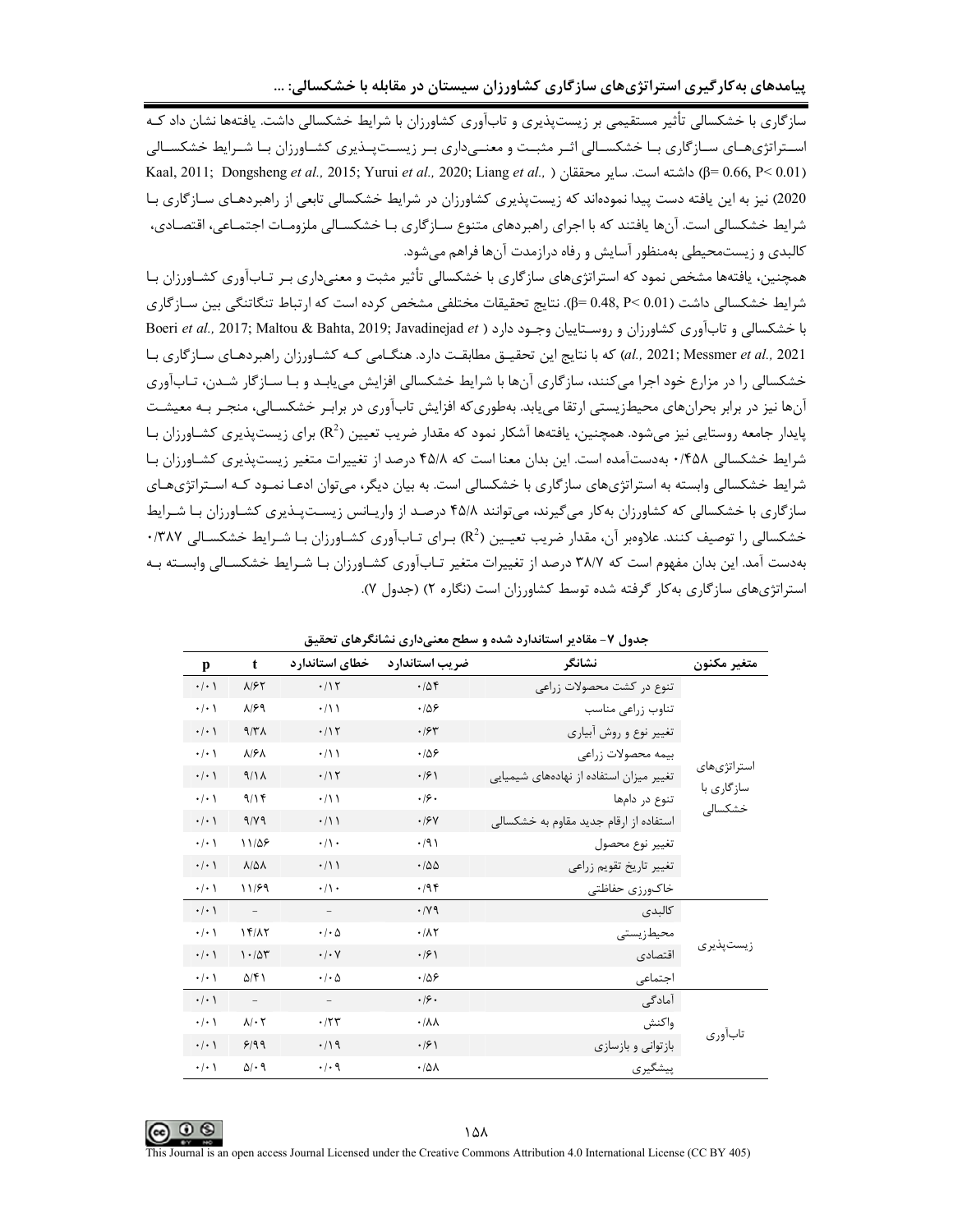### نتیجهگیری و پیشنهادها

امروزه علاوه بر اعمال رویکرد پیشگیری از خشکسالی، بر رویکرد توانبخشی و افزایش سازگاری با خشکسالی تأکید شده است. قرار گرفتن دشت سیستان در یک کمربند خشک و تداوم خشکسالیها در سالهای اخیر به دلیل تغییـرات اقلیمـی منجـر بـه شکل گیری بحرانهای ناشی از خشکسالی شده است، بهویژه برای کشاورزانی که برای تولید، وابسـتگی عمیقـی بـه آب دارنـد. خشکسالی های دشت سیستان نیز تحت تأثیر این بحرانها بوده و منجر به اثرات منفی فراتر از حالت عادی و خطر خشکسـالی در بین کشاورزان شده است که میتواند به دلیل تابآوری و زیستپذیری پایین آنها در برابر این خطـر باشـد. بـرای افـزایش سطح نوسانات جمعیت انسانی در مقابله با خطرات خشکسالی می توان عوامل متعددی را تحت تأثیر قرار داد که می تواند باعث افزایش سطح چابکی و سازگاری با شرایط خشکسالی در کشاورزان شـود تـا از مهـاجرت بـه شـهرها و رهـا شـدن زمـینهـای کشاورزی جلوگیری شود؛ بنابراین اولین گام برای مقابله با خشکسالی و اصلاح اثرات آن، شناخت واقعیت خشکســالی بــهویــژه زمینه و علل وقوع و آثار پیامدهای آن و علل متعدد آن است. در گام بعدی اتخاذ راهبردها و انتخاب راهحل است که مـیتـوان از آنها برای مقابله با پیامدهای این پدیده و مهار یا کاهش اثرات زیانبار آن استفاده کرد. از اینرو، یکی از راهبردهـای اصـلی کاهش آسیبپذیری در سیستمهای اجتماعی و در نتیجه تقویت پایداری جوامـع در برابـر بحـرانهـای زیسـتمحیطـی ماننـد خشکسالی، افزایش تابآوری و زیستپذیری این جوامع در برابر نابسامانیهای ایجادشده توسط سیستمهای اکولـوژیکی اسـت. شناخت عمیق تابآوری و زیستپذیری جمعیت و گروههای انسانی درگیر به عنوان گامی در جهت جلوگیری از افزایش فاجعه محیطزیستی در مناطق پرخطر در نظر گرفته می شود. افزایش تابآوری در برابر بحـرانهـا مـی توانـد بـه افـزایش سـازگاری و معیشت پایدار جامعه منجر شود. این در حالی است که انتظار میرود با بهکارگیری راهبردهای سازگاری با خشکسـالی توسـط کشاورزان، تابآوری و زیستپذیری آنها نیز ارتقا یابد. بر همین اساس این پژوهش بـا هـدف تـأثیر راهبردهـای سـازگاری بـا خشکسالی بر تابآوری و زیستپذیری کشاورزان انجام گردید.

نتایج آشکار نمود که در زمینه مدیریت خشکسالی، یکی از گــامهــای مهـم کشــاورزان بــهکـارگیری راهبردهـای ســازگاری بــا خشکسالی نظیر تنوع در کشت محصولات زراعی، بهرهگیری از تناوب زراعی مناسب، تغییر نـوع و روش آبیـاری، بیمـه نمـودن محصولات زراعی، تغییر میزان استفاده از نهادههای شیمیایی، تنوع در دامها، استفاده از ارقام جدید مقاوم به خشکسالی، تغییر نوع محصول، تغییر تاریخ تقویم زراعی و خاکورزی حفاظتی است. هرچنـد میـانگین بـهکـارگیری راهبردهـای سـازگاری بـا خشکسالی توسط کشاورزان کمتر از میانگین مقیاس بوده و این نشان می۵هد که کشاورزان از سطح بـهکـارگیری راهبردهـای سازگاری با خشکسالی مناسبی برخوردار نمی باشند. بر همین اساس نیاز است تا سیاستهای مناسبی در نظـر گرفتـه شـود تـا کشاورزان راهبردهای سازگاری با خشکسالی را در حد بهینه مورد استفاده قـرار دهنـد. هرچنـد ذکـر ایـن نکتـه نیـز ضـروری میباشد که قبل از هر اقدامی بایستی سازگاریذیری راهبردها با شرایط اقتصادی– اجتماعی کشاورزان ارزیابی سیس بـر اسـاس آن برنامهریزی و سیاستگذاری مناسب و کاربردی انجام گردد. با توجه به یافتهها مشخص شد کـه زیسـتپـذیری اجتمـاعی و اقتصادی کشاورزان در شرایط خشکسالی بیش تر از میانگین و زیستپذیری کالبدی و محـیطزیسـتی کمتـر از میـانگین شـده است. می توان نتیجه گرفت که کشاورزان در شرایط خشکسالی توانستهاند زیسـتپـذیری اجتمـاعی و اقتصـادی خـود را ارتقـا دهند، اما زیستپذیری کالبدی و محیطزیستی آنها تضعیف شده است. از طرف دیگر، تابآوری کشاورزان در مراحل آمـادگی، واکنش و بازتوانی و بازسازی تحت تأثیر بهکارگیری راهبردهای سازگاری با خشکسـالی قـرار گرفتـه بودنـد. هرچنـد ميـانگين بهکارگیری راهبردهای سازگاری با خشکسالی کمتر از میانگین مقیاس بوده و می;توان پیش بینـی نمـود کـه تأثیرپـذیری ابعـاد زیستپذیری و تابآوری از کم بودن سطح بهکارگیری راهبردهای سازگاری با خشکسالی توسـط کشـاورزان اسـت. همچنـین، نتایج نشان داد که راهبردهای سازگاری با خشکسالی تأثیر معنیداری بر تـابآوری و زیسـتپـذیری داشـت. مـیتـوان نتیجـه گرفت که کشاورزان با بهکارگیری راهبردهای سازگاری با شرایط خشکسـالی مـی تواننـد در زمینـههـای اجتمـاعی، اقتصـادی، کالبدی و زیستمحیطی توانمند شده و آمادگی، واکنش، بازتوانی و بازسازی و پیشگیری لازم برای سـازگاری بـا خشکسـالی را کسب نمایند. با توجه به نتایج، مشهود است که در نظر گرفتن شاخصها و معیارهـایی کـه باعـث افـزایش سـطح تـابآوری و زیستپذیری کشاورزان در شرایط خشکسالی میشوند، یکی از ضروریترین فعالیتها برای برنامهریـزی وضـعیت فعلـی و آتـی

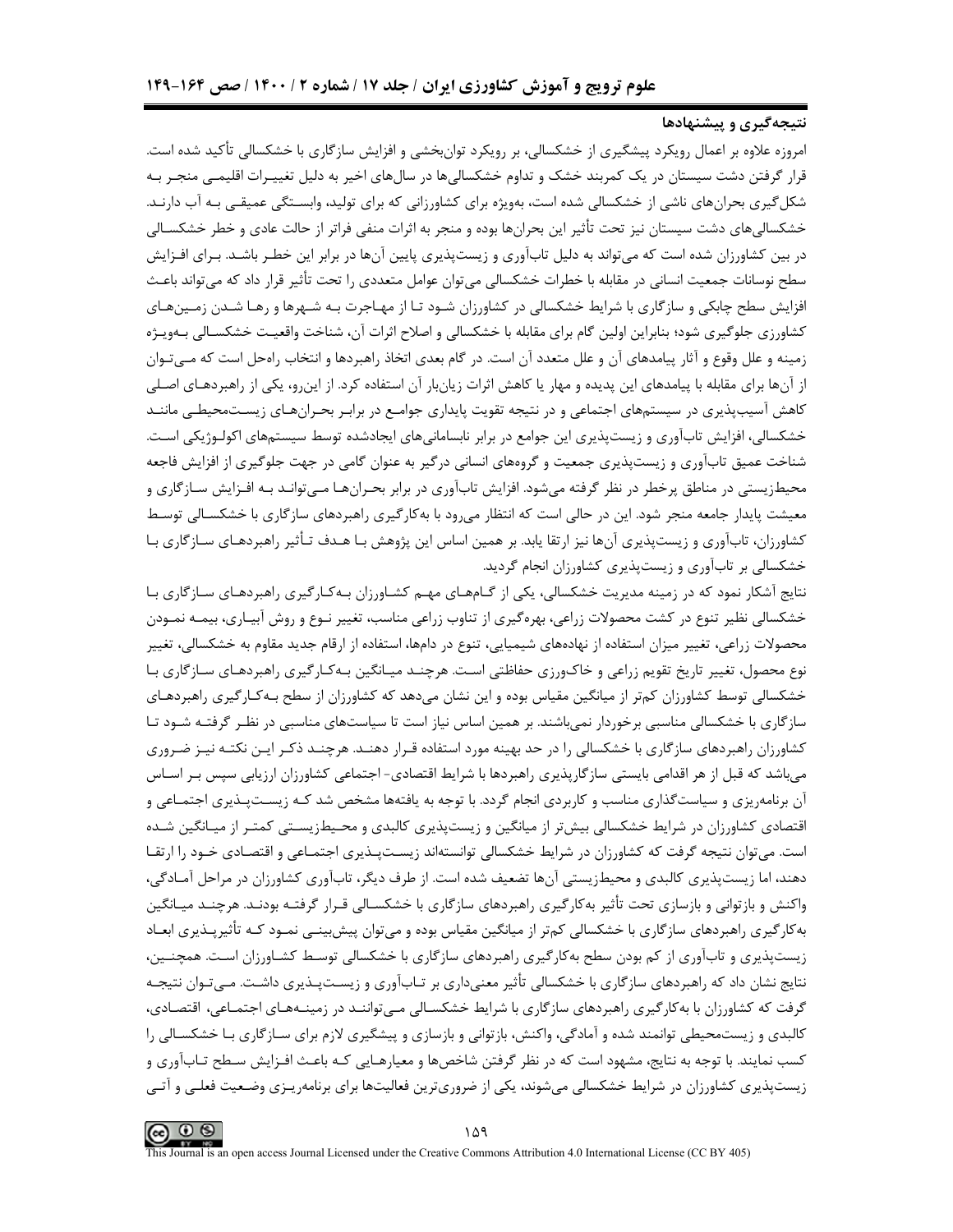پیامدهای بهکارگیری استراتژیهای سازگاری کشاورزان سیستان در مقابله با خشکسالی: ...

استفاده کنندگان از منابع آب برای مقابله با خشکسالی در دشت سیستان است. در نهایت، با توجه به نتـایج مـی تـوان پیشـنهاد داد با ایجاد یک محیط سازگار، تغییرات مطلوبی را برای کشاورزان ایجاد کرد. نخست، تقویت خدمات ترویجـی، بـهویـژه هـدف قرار دادن قشرهای آسیبپذیر جامعه روستایی و مناطق با موقعیتهای جغرافیایی نامطلوب که کشاورزان را قادر مے سـازد تـا استراتژیهای متنوعی را برای سازگاری با اثرات تغییرات اقلیمی و ارتقا زیستپذیری و تـابآوری در برابـر خشکسـالی بـهکـار گیرند. دوم، سازمانهای دولتی و غیردولتی باید دسترسی آسان کشاورزان به زیرساختها و تجهیزات و امکانات مورد نیاز بـرای به کارگیری راهبردهای سـازگاری بـا خشکسـالی را تسـهیل کننـد و شـرایط لازم بـرای مشـارکت کشـاورزان و روسـتاییان در راهبردهای مشارکتی فراهم کنند؛ زیرا چنین مشارکتی اتخاذ استراتژیهای سازگاری را در درازمدت تشـویق مـی کنـد. سـوم، اهمیت انتشار گستردهتر اطلاعات اقلیمی در سطح مزرعه برای ترویج استراتژیهای مختلـف سـازگاری و نقـش انـواع مختلـف شبکهها و سازمانهای اجتماعی نیز می تواند فرآیند بهکارگیری راهبردهای سازگاری با خشکسالی را تسهیل و منجـر بـه ارتقـا تابآوری و زیستپذیری کشاورزان شود.

در انجام هر پژوهشی محدودیتهایی وجود دارد که دستیابی به اهداف را دشوار مے،نمایـد، پـژوهش حاضـر نیـز از ایـن امـر مستثنا نبوده است. از مهمترین محدودیتهای این پژوهش میتوان به سـنجش سـطح بـهکـارگیری راهبردهـای سـازگاری بـا خشکسالی اشاره کرد. این متغیر بر اساس خوداظهاری کشاورزان سنجیده شده است و میـزان دقیـق بـهکـارگیری هـر یـک از راهبردها توسط کشاورزان و مقایسه آن با شرایط قبل از پدیده خشکسالی میسر نبوده است. در زمینه زیستپذیری کشـاورزان نیز این محدودیت وجود داشته است که تـا چـه انـدازه بـهکـارگیری راهبردهـای سـازگاری بـا خشکسـالی در ابعـاد کالبـدی، محیطزیستی، اجتماعی و اقتصادی در مقایسه با قبل از بروز این پدیده تأثیر گذار بوده است.

### سیاسگزاری

این طرح با شماره 3-PR-UOZ1400 با حمایت مالی معاونت پژوهش و فناوری دانشگاه زابل انجام شده اسـت. بـدینوسـیله، از حمایتهای مالی و معنوی آن معاونت سیاسگزاری می شود.

#### منابع

- آشتاب، ع.، و شریف;اده، م. (۱۳۹۶). آسیبپذیری معیشت کشاورزان بر اثر پدیده خشکسالی: مورد مطالعه شهرستان هیرمنـد. مجله علوم ترويج و آموزش كشاورزي ايران، جلد ١٣، شماره ١، صص ٨٨-٧٥.
- احراریرودی، م. (۱۳۹۷). ارزیابی اثرات خشکسالی بر کمیت و کیفیت منـابع آب زیرزمینـی اسـتان سیسـتان و بلوچسـتان. دوفصلنامه یافتههای نوین زمین شناسی کاربردی، دوره ۱۲، شماره ۲۳، صص ۱۱۳-۱۰۴.
- فتوح آبادی، ل.، و زمانی، غ. (۱۳۹۷). عوامل مؤثر بر تمایل کشاورزان منطقه زرقان به مهـاجرت در شـرایط خشکســالی. *مجلـه* علوم ترویج و آموزش کشاورزی ایران، جلد ۱۴، شماره ۲، صص ۲۴۷-۲۳۵.
- فیــروزی، ف.، طاوســی، ت.، و محمــودی، پ. (۱۳۹۸). بررســی حساســیت دو شــاخص پوشــش گیــاهی NDVI و EVI بــه خشکسالیها و ترسالیها در مناطق خشک و نیمهخشک مطالعه موردی: دشت سیستان ایران. *اطلاعـات جغرافیـایی* (سپهر)، دوره ۲۸، شماره ۱۱۰، صص ۱۷۹-۱۶۳.
- مرکز ملی خشکسالی و مدیریت بحران. (۱۳۹۸). گزارش بارش و دما، خشکسالی و پیش بینی برای سه مـاه آینـده. وزارت راه و شهرسازی، سازمان هواشناسی کشور. قابل دسترسی در آدرس اینترنتی: <https://www.mccima.com/files/agri> نوري، م.، و نوريپور، م. (١٣٩٨). راهبردهاي مواجهه كشاورزان شهرستان مُهر استان فارس بـا خشكسـالي: از ادراک تـا عمـل. م*جله علوم ترویج و آموزش کشاورزی ایران*، جلد ۱۵، شماره ۱، صص ۸۷-۷۱.
- Abdur Rashid Sarker, M., Alam, K., and Gow, J. (2013). Assessing the determinants of rice farmers' adaptation strategies to climate change in Bangladesh. International Journal of Climate Change Strategies and Management, 5(4), 382-403.

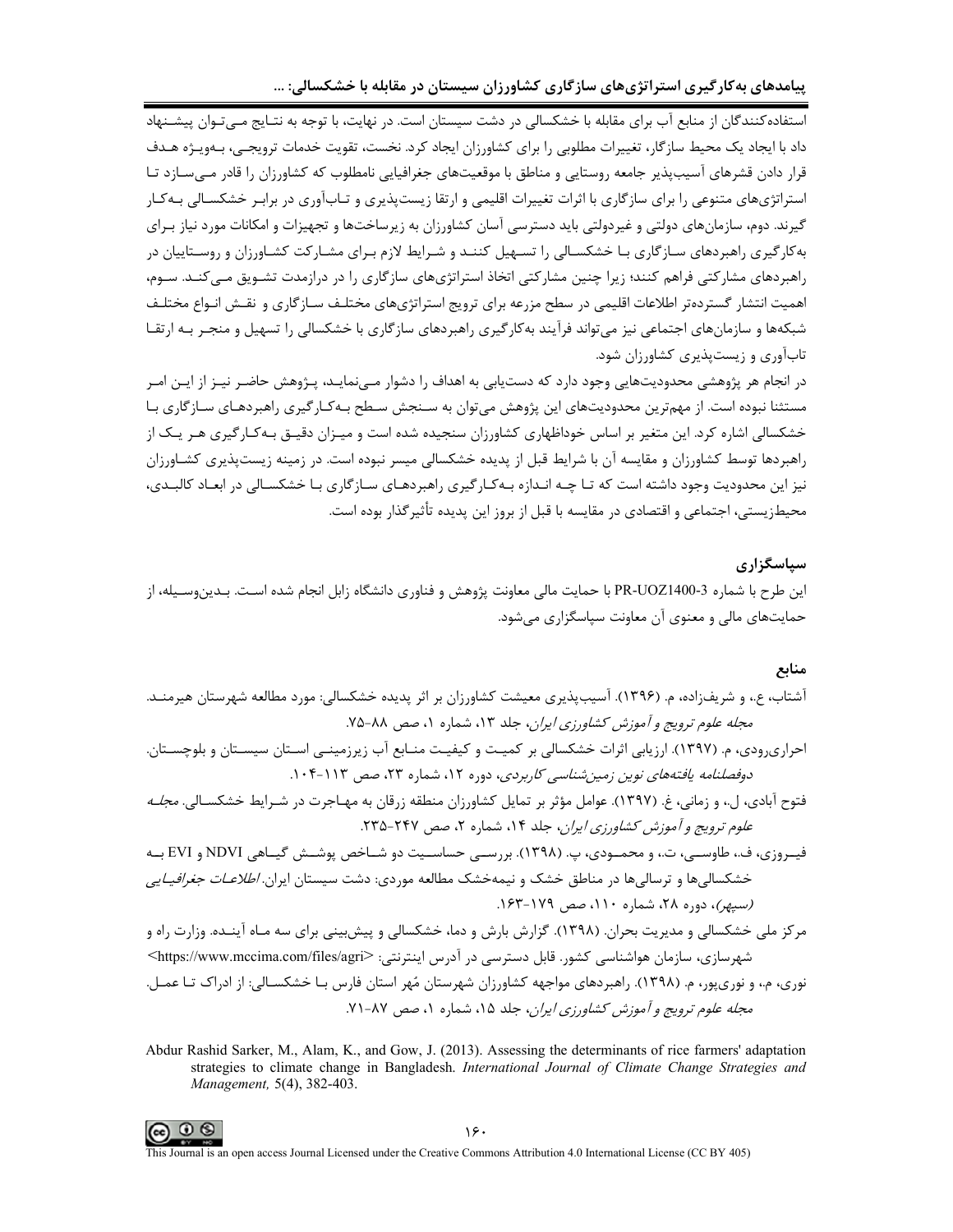- Adeyinka, A. A., Krishnamurti, C., Maraseni, T. N., and Chantarat, S. (2016). The viability of weather-index insurance in managing drought risk in rural Australia. *International Journal of Rural Management,*  12(2), 125-142.
- Alagappan, S. (2020). Physiological factors of dry land crop production. *Biotica Research Today*, 2(11), 1163-1166.
- Alam, K. (2015). Farmers' adaptation to water scarcity in drought-prone environments: A case study of Rajshahi District, Bangladesh. *Agricultural Water Management,* 148, 196-206.
- Al-Amin, A. K. M. A., Akhter, T., Islam, A. H. M. S., Jahan, H., Hossain, M. J., Prodhan, M. M. H., Mainuddin, M., and Kirby, M. (2019). An intra-household analysis of farmers' perceptions of and adaptation to climate change impacts: Empirical evidence from drought prone zones of Bangladesh. *Climatic Change,* 156(4), 545-565.
- Alauddin, M., and Sarker, M. A. R. (2014). Climate change and farm-level adaptation decisions and strategies in drought-prone and groundwater-depleted areas of Bangladesh: An empirical investigation. *Ecological Economics,* 106, 204-213.
- Ali, A., and Erenstein, O. (2017). Assessing farmer use of climate change adaptation practices and impacts on food security and poverty in Pakistan. *Climate Risk Management,* 16, 183-194.
- Anik, A. R., Rahman, S., Sarker, J. R., and Al Hasan, M. (2021). Farmers' adaptation strategies to combat climate change in drought prone areas in Bangladesh. *International Journal of Disaster Risk Reduction,*  65, 102562.
- Anik, S. I., and Khan, M. A. S. A. (2012). Climate change adaptation through local knowledge in the north eastern region of Bangladesh. *Mitigation and Adaptation Strategies for Global Change,* 17(8), 879-896.
- Arimi, K. S. (2014). Determinants of climate change adaptation strategies used by fish farmers in Epe Local Government Area of Lagos State, Nigeria. *Journal of the Science of Food and Agriculture,* 94(7), 1470-1476.
- Bahinipati, C. S., and Venkatachalam, L. (2015). What drives farmers to adopt farm-level adaptation practices to climate extremes: Empirical evidence from Odisha, India. *International Journal of Disaster Risk Reduction,* 14, 347-356.
- Boeri, A., Longo, D., Gianfrate, V., and Lorenzo, V. (2017). Resilient communities. Social infrastructures for sustainable growth of urban areas. A case study. *International Journal of Sustainable Development and Planning,* 12(2), 227-237.
- Brown, D. J., Donner, D. M., Ribic, C. A., and Bocetti, C. I. (2019). Influence of climate change and postdelisting management on long-term population viability of the conservation-reliant Kirtland's Warbler. *Ecology and Evolution,* 9(18), 10263-10276.
- Burnham, M., and Ma, Z. (2016). Linking smallholder farmer climate change adaptation decisions to development. *Climate and Development,* 8(4), 289-311.
- Byrne, B. (2016). *Structural equation modeling with AMOS: Basic concepts, applications, and programming*. 3<sup>nd</sup> Edition. New York: Taylor and Francis Group, Routledge.
- Calzadilla, A., Rehdanz, K., Betts, R., Falloon, P., Wiltshire, A., and Tol, R. S. J. (2013). Climate change impacts on global agriculture. *Climatic Change,* 120(1), 357-374.
- Council of Australian Governments, National Partnership Agreement on Natural Disaster Resilience. (2009). Rebuilding a stronger, more resilient Queensland, The capacity to prepare for, withstand, respond to and recover from disasters. Queensland Reconstruction Authority.
- Dongsheng, Z., Wenzhong, Z., Jianhui, Y., Bin, M., and Yunxiao, D. (2015). Analysis of influencing mechanism of residents' livability satisfaction in Beijing using geographical detector. *Progress in Geography,* 34(8), 966-975.
- Dube, T., Moyo, P., Ncube, M., and Nyathi, D. (2016). The impact of climate change on agroecological based livelihoods in Africa: A review. *Journal of Sustainable Development*, 9(1), 256-267.
- Eisenack, K., and Stecker, R. (2012). A framework for analyzing climate change adaptations as actions. *Mitigation and Adaptation Strategies for Global Change,* 17(3), 243-260.
- Esham, M., and Garforth, C. (2013). Agricultural adaptation to climate change: insights from a farming community in Sri Lanka. *Mitigation and Adaptation Strategies for Global Change*, 18(5), 535-549.
- Glassic, H. C., and Gaeta, J. W. (2019). Littoral habitat loss caused by multiyear drought and the response of an endemic fish species in a deep desert lake. *Freshwater Biology,* 64(3), 421-432.
- Goosen, H., Hasan, T., Saha, S. K., Rezwana, N., Rahman, R., Assaduzzaman, M., Kabir, A., Dubois, G., and Terwisscha van Scheltinga, C. (2018). *Nationwide Climate Vulnerability Assessment in Bangladesh*. Ministry of Environment, Forest and Climate Change, Government of the People's Republic of Bangladesh and GIZ. Bangladesh: Dhaka.
- Habiba, U., Shaw, R., and Takeuchi, Y. (2012). Farmer's perception and adaptation practices to cope with drought: Perspectives from Northwestern Bangladesh. *International Journal of Disaster Risk Reduction,*  1, 72-84.
- Harmer, N., and Rahman, S. (2014). Climate change response at the farm level: A review of farmers' awareness and adaptation strategies in developing countries. *Geography Compass,* 8(11), 808-822.



This Journal is an open access Journal Licensed under the Creative Commons Attribution 4.0 International License (CC BY 405)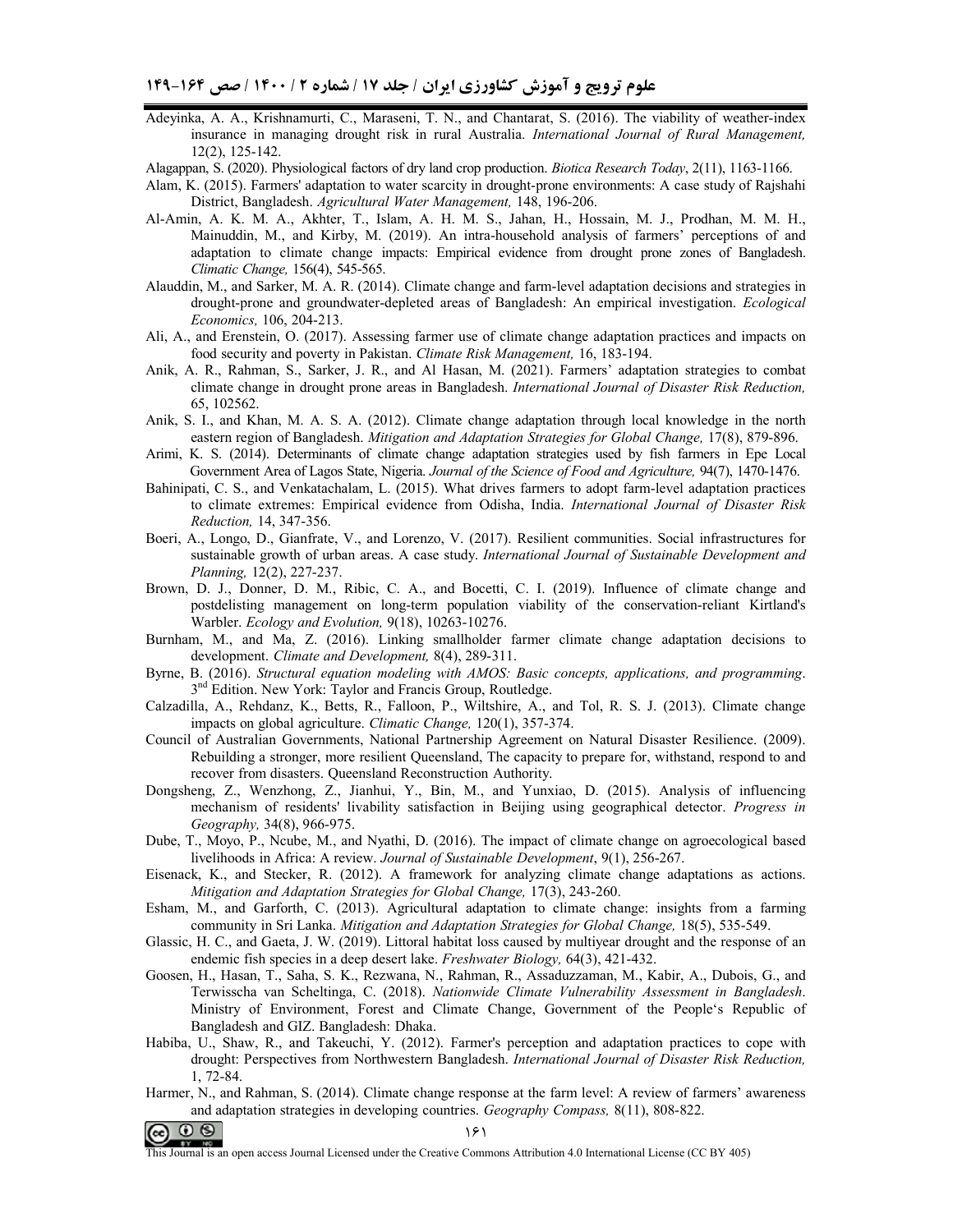- Hisali, E., Birungi, P., and Buyinza, F. (2011). Adaptation to climate change in Uganda: Evidence from micro level data. *Global Environmental Change,* 21(4), 1245-1261.
- Javadinejad, S., Dara, R., and Jafary, F. (2020). Potential impact of climate change on temperature and humidity related human health effects during extreme condition. *Safety in Extreme Environments,* 2(2), 189-195.
- Javadinejad, S., Dara, R., and Jafary, F. (2021). Analysis and prioritization the effective factors on increasing farmers resilience under climate change and drought. *Agricultural Research,* 10(3), 497-513.
- Kaal, H. (2011). A conceptual history of livability. *City,* 15(5), 532-547.
- Kent, P. (2013). *Taking sustainable cities seriously: Economic development, the environment and quality of Life in American cities*. Cambridge: MIT Press.
- Keshavarz, M., Maleksaeidi, H., and Karami, E. (2017). Livelihood vulnerability to drought: A case of rural Iran. *International Journal of Disaster Risk Reduction,* 21, 223-230.
- Kilic, H., and Ya˘gbasanlar, T. (2010). The effect of drought stress on grain yield, yield components and some quality traits of durum wheat (Triticum turgidum ssp, durum) cultivars Notulae Botanicae. *Horti Agrobotanici Cluj-Napoca*, 38(1), 164-170.
- Krejcie, R. V., and Morgan, D. W. (1970). Determining sample size for research activities. *Educational and Psychological Measurement*, 30, 607-610.
- Kurukulasuriya, P., and Mendelsohn, R. (2008). Crop switching as a strategy for adapting to climate change. *African Journal of Agricultural and Resource Economics,* 2*,* 105-126.
- Leby, J. L., and Hashim, A. H. (2010). Liveability dimensions and attributes: Their relative importance in the eyes of neighbourhood residents. *Journal of Construction in Developing Countries*, 15(1), 67-91.
- Liang, L., Deng, X., Wang, P., Wang, Z., and Wang, L. (2020). Assessment of the impact of climate change on cities livability in China. *Science of the Total Environment,* 726, 138339.
- Lindley, A. (2014). Questioning 'drought displacement': environment, politics and migration in Somalia. Forced *Migration Review*, 45, 39-43.
- Maltitz, L. V., and Bahta, Y. T. (2021). Empowerment of smallholder female livestock farmers and its potential impacts to their resilience to agricultural drought. *AIMS Agriculture and Food,* 6(2), 603-630.
- Maltou, R., and Bahta, Y. T. (2019). Factors influencing the resilience of smallholder livestock farmers to agricultural drought in South Africa: Implication for adaptive capabilities. *Jamba: Journal of Disaster Risk Studies,* 11(1). doi:10.4102/jamba.v11i1.805
- McCann, E. J. (2007). Inequality and politics in the creative city-region: questions of livability and state strategy. *International Journal of Urban and Regional Research,* 31(1), 188-196. doi:https://doi.org/10.1111/j.1468-2427.2007.00713.x
- Mengistu, D. (2011) Farmers' perception and knowledge on climate change and their coping strategies to the related hazards: case study from Adiha, central Tigray, Ethiopia. *Agricultural Sciences*, 2, 138-145.
- Mertz, O., Mbow, C., Reenberg, A., Genesio, L., Lambin, E. F., D'haen, S., ... Sandholt, I. (2011). Adaptation strategies and climate vulnerability in the Sudano-Sahelian region of West Africa. *Atmospheric Science Letters,* 12(1), 104-108.
- Messmer, L., Thom, B., Kruetli, P., Dawoe, E., Assefa, K., Six, J., and Joerin, J. (2021). Beyond feasibility-the role of motivation to implement measures to enhance resilience. *Mitigation and Adaptation Strategies for Global Change,* 26(5), 1-24.
- Mfitumukiza, D., Barasa, B., Kiggundu, N., Nyarwaya, A., and Muzei, J. P. (2020). Smallholder farmers' perceived evaluation of agricultural drought adaptation technologies used in Uganda: Constraints and opportunities. *Journal of Arid Environments,* 177, 104137.
- Nakashima, K., Yamaguchi-Shinozaki, K., and Shinozaki, K. (2014). The transcriptional regulatory network in the drought response and its crosstalk in abiotic stress responses including drought, cold, and heat. *Frontiers in Plant Science,* 5, 1-7.
- Ojo, T. O., and Baiyegunhi, L. J. S. (2020). Determinants of climate change adaptation strategies and its impact on the net farm income of rice farmers in south-west Nigeria. *Land Use Policy,* 95, 103946.
- Onyekuru, N. A., and Marchant, R. (2016). Assessing the economic impact of climate change on forest resource use in Nigeria: A ricardian approach. *Agricultural and Forest Meteorology,* 220, 10-20.
- Pacione, M. (2003). Urban environmental quality and human wellbeing-a social geographical perspective. *Landscape & Urban Planning*, 65(1-2), 1-30.
- Patnaik, U., Das, P. K., and Bahinipati, C. S. (2019). Development interventions, adaptation decisions and farmers' well-being: evidence from drought-prone households in rural India. *Climate and Development,*  11(4), 302-318.
- Reidsma, P., Ewert, F., Lansink, A. O., and Leemans, R. (2010). Adaptation to climate change and climate variability in European agriculture: The importance of farm level responses. *European Journal of Agronomy,* 32(1), 91-102.
- Savari, M., and Shokati Amghani, M. (2021). Factors influencing farmers' adaptation strategies in confronting the drought in Iran. *Environment, Development and Sustainability,* 23(4), 4949-4972.



This Journal is an open access Journal Licensed under the Creative Commons Attribution 4.0 International License (CC BY 405)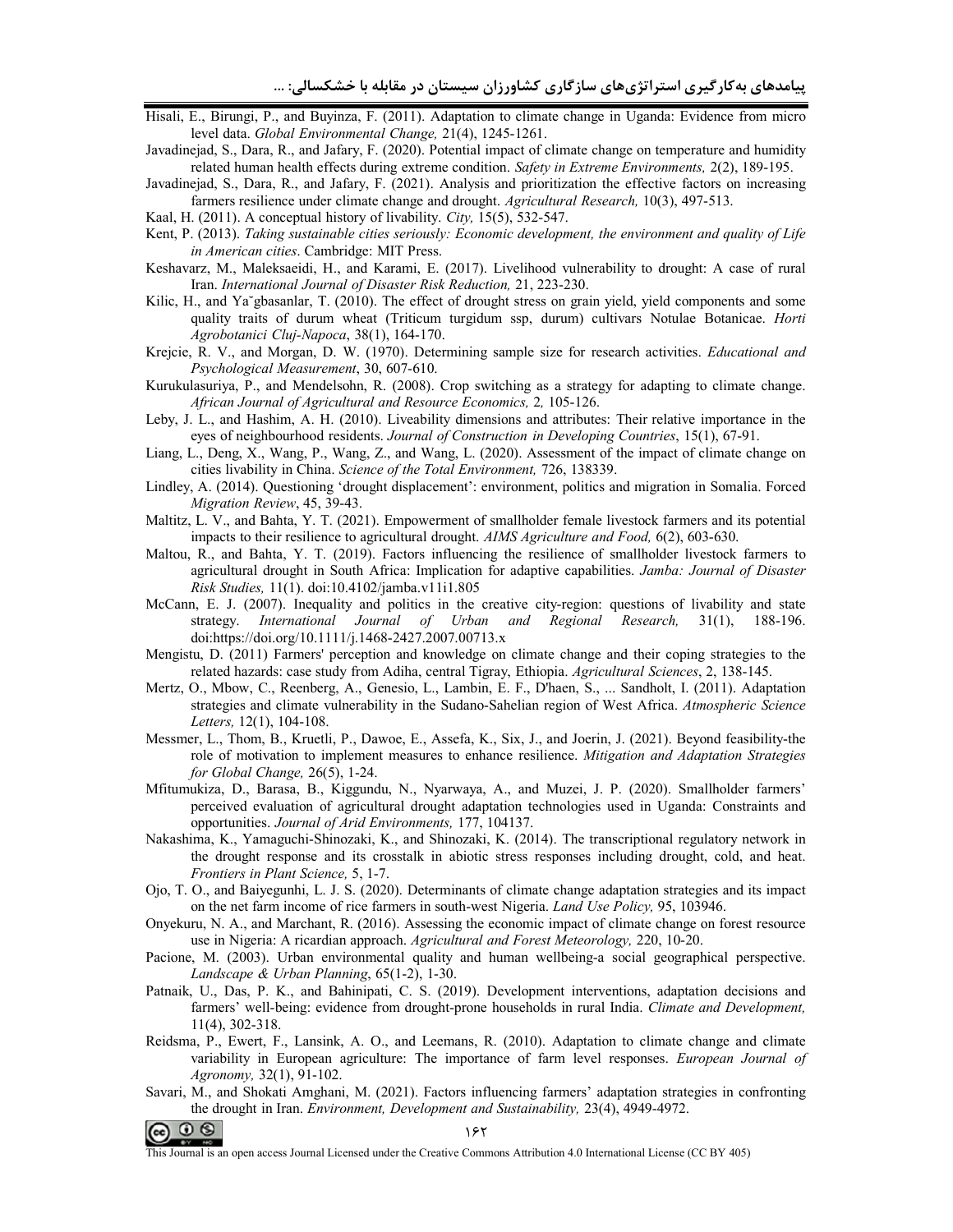- Selvaraju, R., and Subbiah, A. R., Baas, S., Juergens, I. (2006). Livelihood adaptation to climate variability and change in drought-prone Areas of Bangladesh: Developing institutions and options: Case study. Rome: FAO, Institution for Rural Development.
- Sertse, S. F., Khan, N. A., Shah, A. A., Liu, Y., and Naqvi, S. A. A. (2021). Farm households' perceptions and adaptation strategies to climate change risks and their determinants: Evidence from Raya Azebo district, Ethiopia. *International Journal of Disaster Risk Reduction,* 60, 102255.
- Shaffril, H. A. M., Krauss, S. E., and Samsuddin, S. F. (2018). A systematic review on Asian's farmers' adaptation practices towards climate change. *Science of the Total Environment,* 644, 683-695.
- Tendall, D. M., Joerin, J., Kopainsky, B., Edwards, P., Shreck, A., Le, Q. B., ... Six, J. (2015). Food system resilience: Defining the concept. *Global Food Security,* 6, 17-23.
- Tucker, C. M., Eakin, H., and Castellanos, E. J. (2010). Perceptions of risk and adaptation: Coffee producers, market shocks, and extreme weather in Central America and Mexico. *Global Environmental Change,*  20(1), 23-32.
- Udmale, P., Ichikawa, Y., Manandhar, S., Ishidaira, H., and Kiem, A. S. (2014). Farmers׳ perception of drought impacts, local adaptation and administrative mitigation measures in Maharashtra State, India. *International Journal of Disaster Risk Reduction,* 10, 250-269.
- Yegbemey, R. N., Yabi, J. A., Tovignan, S. D., Gantoli, G., and Haroll Kokoye, S. E. (2013). Farmers' decisions to adapt to climate change under various property rights: A case study of maize farming in northern Benin (West Africa). *Land Use Policy,* 34, 168-175.
- Yurui, L., Luyin, Q., Qianyi, W., and Karácsonyi, D. (2020). Towards the evaluation of rural livability in China: Theoretical framework and empirical case study. *Habitat International,* 105(2), 102-241.